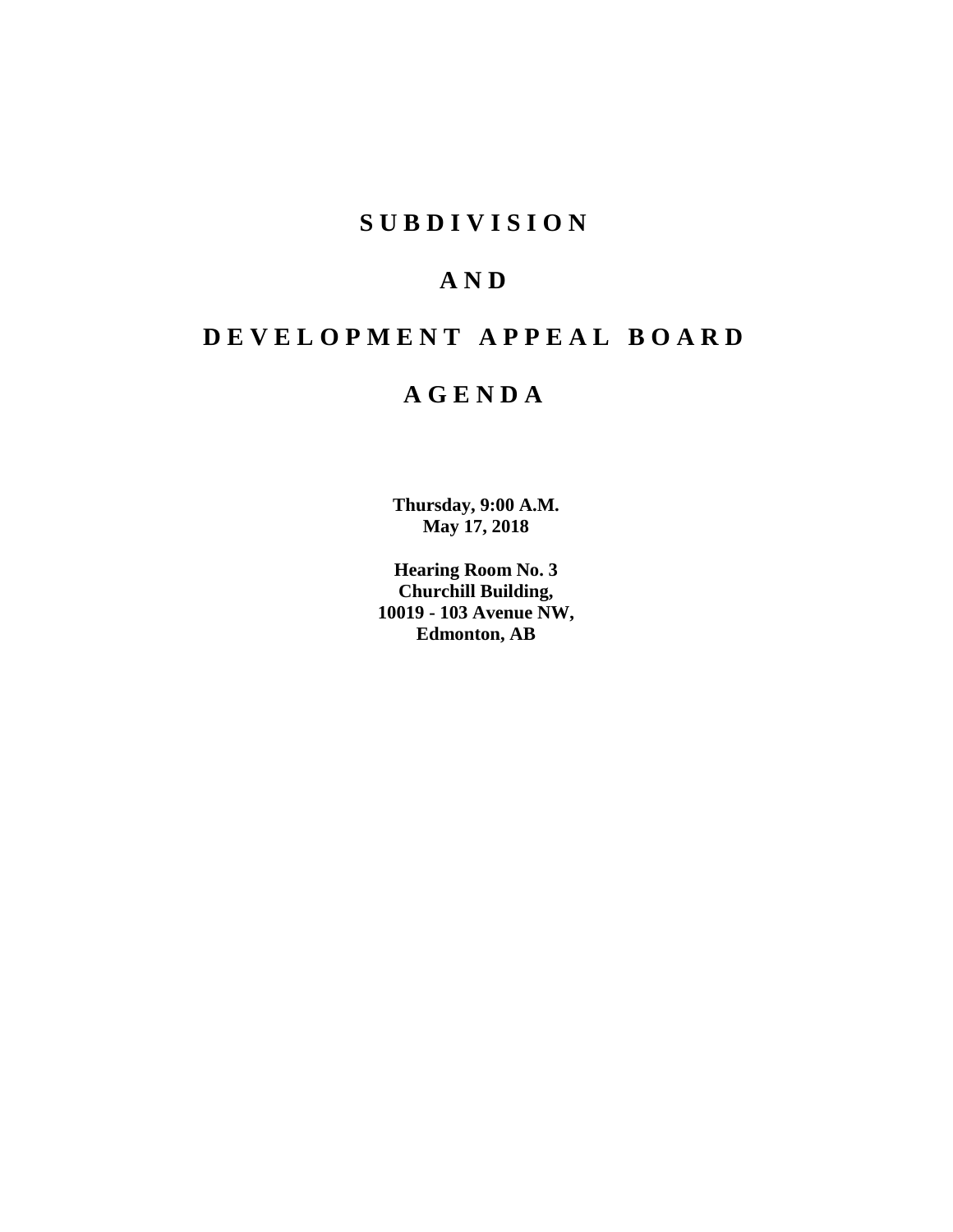# **SUBDIVISION AND DEVELOPMENT APPEAL BOARD HEARING ROOM NO. 3**

|   | 9:00 A.M.   | SDAB-D-18-073 | Change the Use from General Retail Store to a<br>Private Club and Professional, Financial and<br><b>Office Support Services (Twisted Village Social</b><br>Club Inc & Kevin Cole Consulting Inc.) |
|---|-------------|---------------|---------------------------------------------------------------------------------------------------------------------------------------------------------------------------------------------------|
|   |             |               | 16404C - 100 Avenue NW<br>Project No.: 271636552-001                                                                                                                                              |
|   |             |               |                                                                                                                                                                                                   |
| H | $1:30$ P.M. | SDAB-S-18-007 | To create two (2) commercial lots                                                                                                                                                                 |
|   |             |               | 5138 - Gateway Boulevard NW<br>Project No.: 273258505-001                                                                                                                                         |
|   |             |               |                                                                                                                                                                                                   |

*NOTE: Unless otherwise stated, all references to "Section numbers" refer to the authority under the Edmonton Zoning Bylaw 12800.*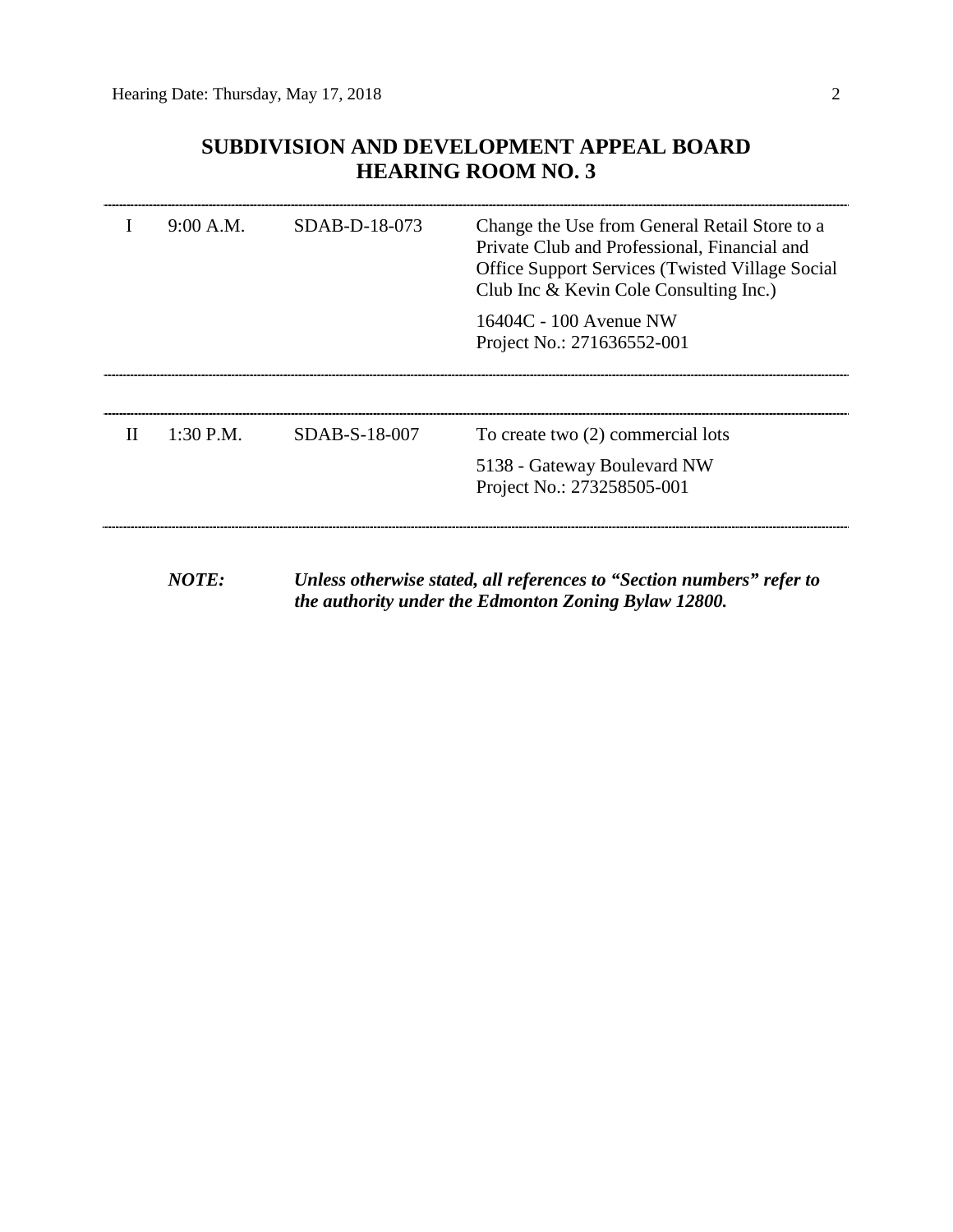#### **ITEM I: 9:00 A.M. FILE: SDAB-D-18-073**

## AN APPEAL FROM THE DECISION OF THE DEVELOPMENT OFFICER BY AN ADJACENT PROPERTY OWNER

#### APPELLANT:

ADDRESS OF RESPONDENT: 16404 - 100 Avenue NW APPLICATION NO.: 271636552-001 APPLICATION TO: Change the Use from General Retail Store to a Private Club and Professional, Financial and Office Support Services (Twisted Village Social Club Inc. & Kevin Cole Consulting Inc.) DECISION OF THE DEVELOPMENT AUTHORITY: Approved with Notices DECISION DATE: April 3, 2018 DATE OF APPEAL: April 24, 2018 NOTIFICATION PERIOD: April 10, 2018 through May 1, 2018 RESPONDENT: MUNICIPAL DESCRIPTION OF SUBJECT PROPERTY: 16404C - 100 Avenue NW LEGAL DESCRIPTION: Condo Common Area (Plan 0024423, 9723193, 9723192, 0225531) ZONE: DC2-Site Specific Development Control Provision (335) OVERLAY: N/A STATUTORY PLAN: Jasper Place Area Redevelopment Plan

## *Grounds for Appeal*

The Appellant provided the following reasons for appealing the decision of the Development Authority: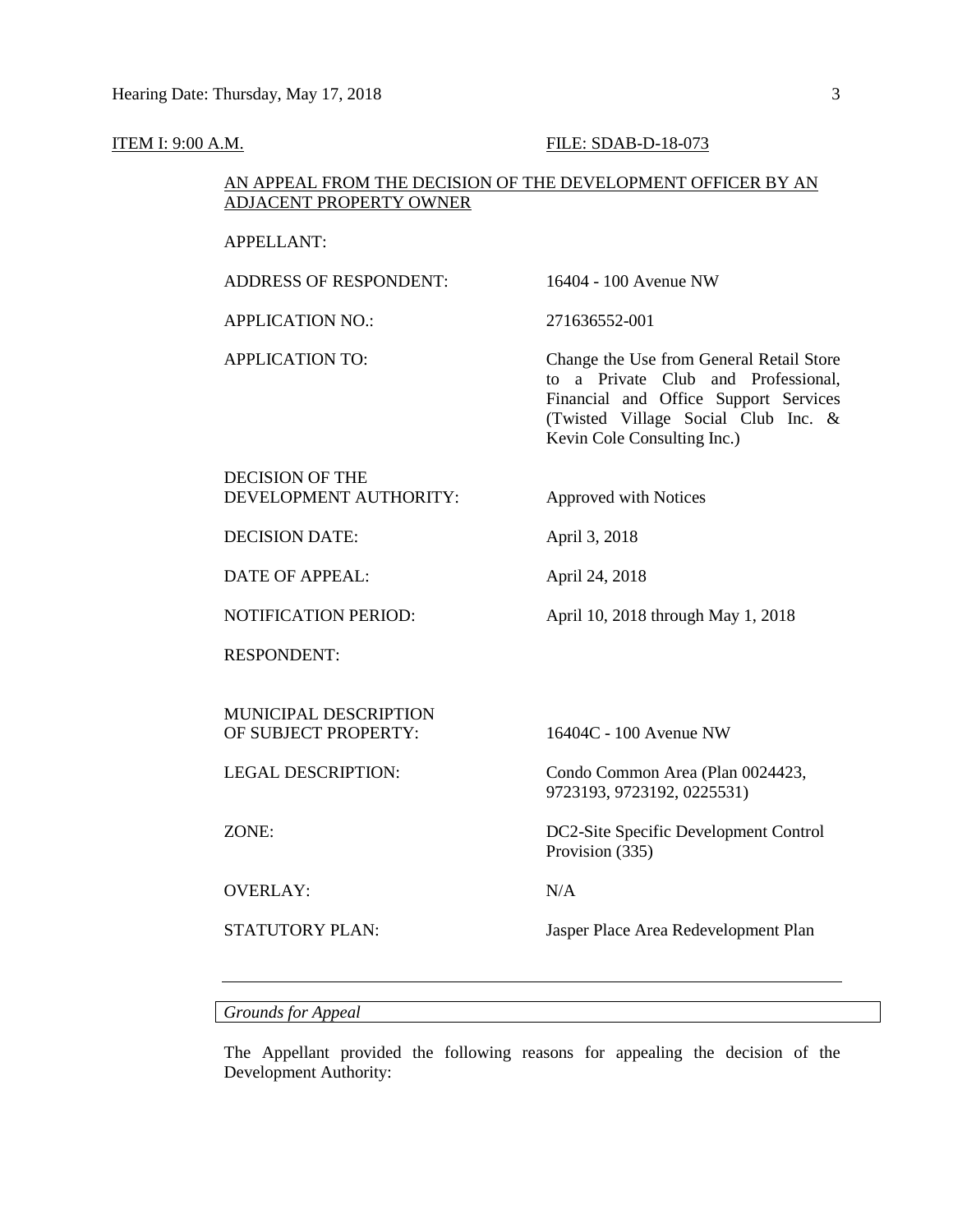We strongly oppose the proposed development above on the following grounds:

- 1) The complex we are situated within already has insufficient parking space. The character of the proposed businesses (Twisted Village Social Club Inc. and Kevin Cole Consulting Inc.) are those which necessitate club members and clients staying in the complex for protracted amounts of time. This would make what is already a very strained parking situation even worse and poses a threat to our business model. As a law firm, we require adequate parking in order to achieve our client's goals on time and budget. Clients, staff, process servers and courier services depend on adequate parking at all times, which, under the proposed developments, would be impracticable and unworkable. It is already noted at the bottom of your development permit notice that there is already a shortage of parking stalls for this development.
- 2) The proposed character of the businesses, especially the proposed Twisted Village Social Club Inc., is not in character with other businesses located in the complex. The complex supports many professional businesses (law offices, insurance brokerage, real estate brokerage, chiropractic clinic, etc.) and family friendly businesses (family eateries, etc.) and a social club is not in keeping with the business character of the complex. Our complex is a place of professional businesses and family friendly business establishments and the presence of a social club will have a negative effect both on the perceived character of our business and the complex as a whole.

#### *General Matters*

#### **Appeal Information:**

The *Municipal Government Act*, RSA 2000, c M-26 states the following:

#### **Grounds for Appeal**

**685(1)** If a development authority

- (a) fails or refuses to issue a development permit to a person,
- (b) issues a development permit subject to conditions, or
- (c) issues an order under section 645,

the person applying for the permit or affected by the order under section 645 may appeal to the subdivision and development appeal board.

**(2)** In addition to an applicant under subsection (1), any person affected by an order, decision or development permit made or issued by a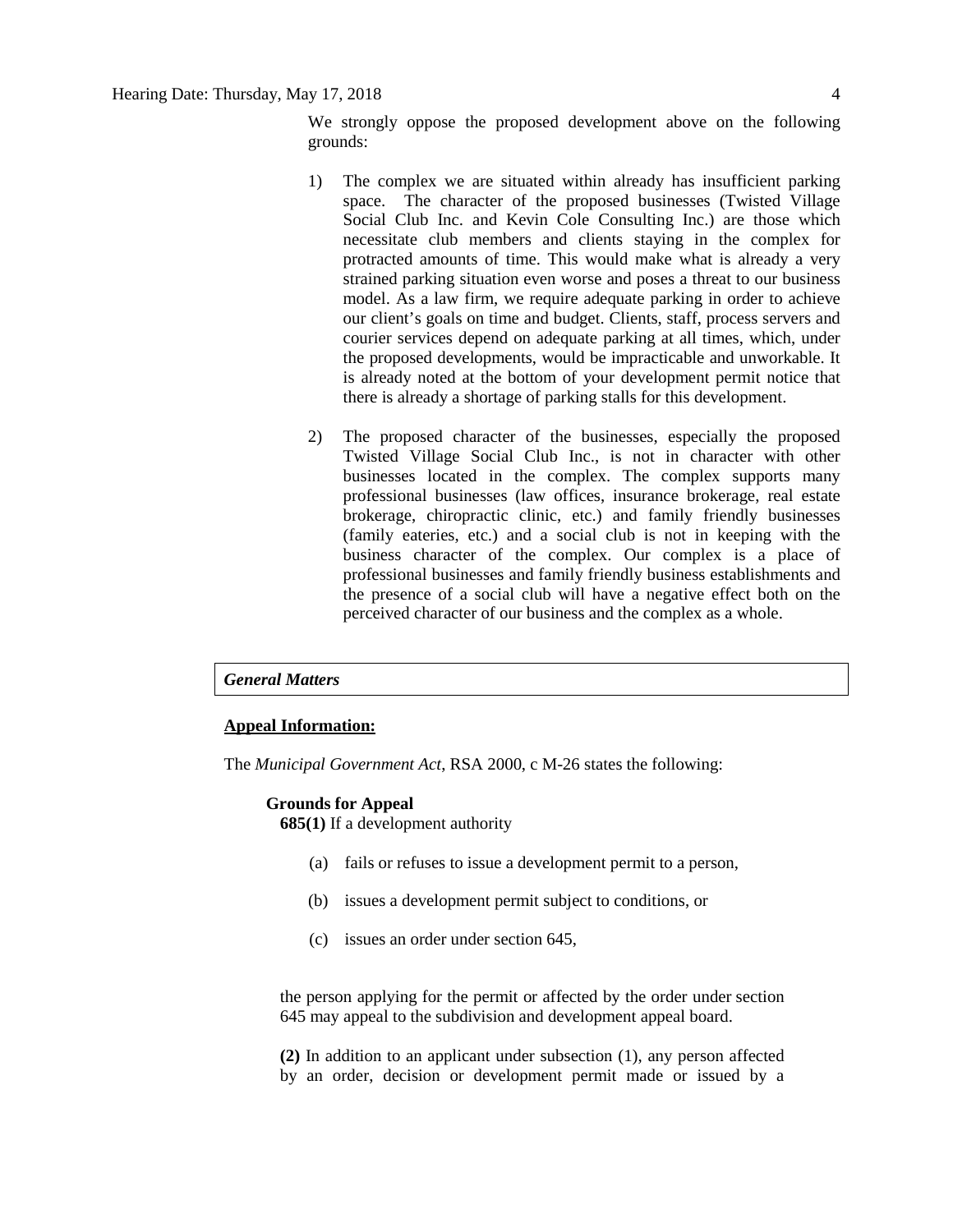development authority may appeal to the subdivision and development appeal board.

#### **Appeals**

**686(1)** A development appeal to a subdivision and development appeal board is commenced by filing a notice of the appeal, containing reasons, with the board,

- (a) in the case of an appeal made by a person referred to in section 685(1)
	- (i) with respect to an application for a development permit,
		- (A) within 21 days after the date on which the decision is made under section 642, or
		- (B) if no decision is made with respect to the application within the 40-day period, or within any extension of that period under section 684, within 21 days after the date the period or extension expires,
		- or
	- (ii) with respect to an order under section 645, within 21 days after the date on which the order is made,
	- or
- (b) in the case of an appeal made by a person referred to in section 685(2), within 21 days after the date on which the notice of the issuance of the permit was given in accordance with the land use bylaw.

**685(4)** Despite subsections (1), (2) and (3), if a decision with respect to a development permit application in respect of a direct control district

- (a) …
- (b) is made by a development authority, the appeal is limited to whether the development authority followed the directions of council, and if the subdivision and development appeal board finds that the development authority did not follow the directions it may, in accordance with the directions, substitute its decision for the development authority's decision.

Section 2 of the *Edmonton Zoning Bylaw* concerning Repeal, Enactment and Transition Procedures states the following: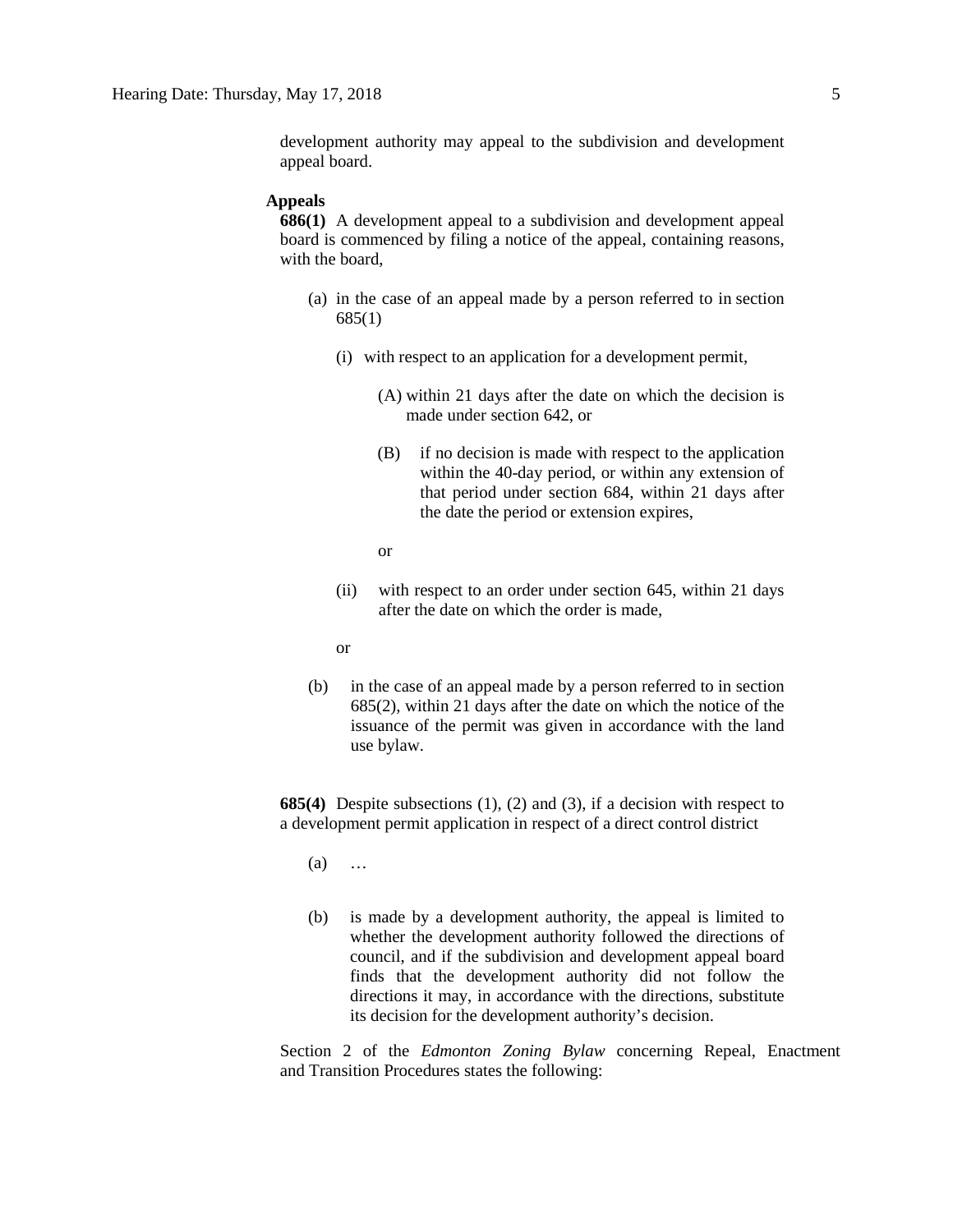- 2.4 Subject only to the provisions in the *Municipal Government Act* respecting legal non-conforming Uses and notwithstanding the effect it may have on rights, vested or otherwise, the provisions of this Bylaw govern from the Effective Date onward. In particular, no application for a Development Permit shall be evaluated under the procedural or substantive provisions of the previous Land Use Bylaw after the Effective Date, even if the application was received before the Effective Date.
- 2.6 Any Direct Control Districts that were in effect immediately prior to the Effective date are hereby deemed to continue in full force and effect and are hereby incorporated into Part IV of this Bylaw.
- 2.7 Unless there is an explicit statement to the contrary in a Direct Control District or Provision, any reference in a Direct Control District or Direct Control Provision to a land use bylaw shall be deemed to be a reference to the land use bylaw that was in effect at the time of the creation of the Direct Control District or Provision.

At the time of the creation of the subject DC site, the *City of Edmonton Land Use Bylaw 5996* was in effect. A Court of Appeal decision in *Parkdale-Cromdale Community League Association* v. *Edmonton (City),* 2007 ABCA 309 concluded that section 2.7 of the *Edmonton Zoning Bylaw* only applies if there is an express cross-reference in a Direct Control bylaw passed before 2001 to a provision of the old *Land Use Bylaw*. In the absence of an express reference in the Direct Control Bylaw to the *Land Use Bylaw 5996*, it does not prevail over section 2.4 of the *Edmonton Zoning Bylaw.*

Section DC2.335.1 states the General Purpose of DC2.335 is to provide a Site Specific Development Control District that will accommodate a wide range of general business uses on a single large site adjacent to a major public roadway, and that will utilize appropriate development criteria to ensure compatibility with surrounding land uses.

Under Section DC2.335.3(cc), **Private Clubs** is a Listed Use in the DC2.

Under Section 10.7(7) of the *Land Use Bylaw*, **Private Clubs** means development used for the meeting, social or recreational activities of members of a non-profit philanthropic, social service, athletic, business or fraternal organization, without on-site residences. Private Clubs may include rooms for eating, drinking and assembly.

Under Section DC2.335.3(q), **Professional, Financial and Office Support Services** is a Listed Use in the DC2.

Under Section 10.7(7) of the *Land Use Bylaw*, **Professional, Financial and Office Support Services** means development primarily used for the provision of professional, management, administrative, consulting, and financial services, but does not include Health Services or Government Services. Typical Uses include: the offices of lawyers, accountants, engineers, and architects; offices for real estate and insurance firms; clerical,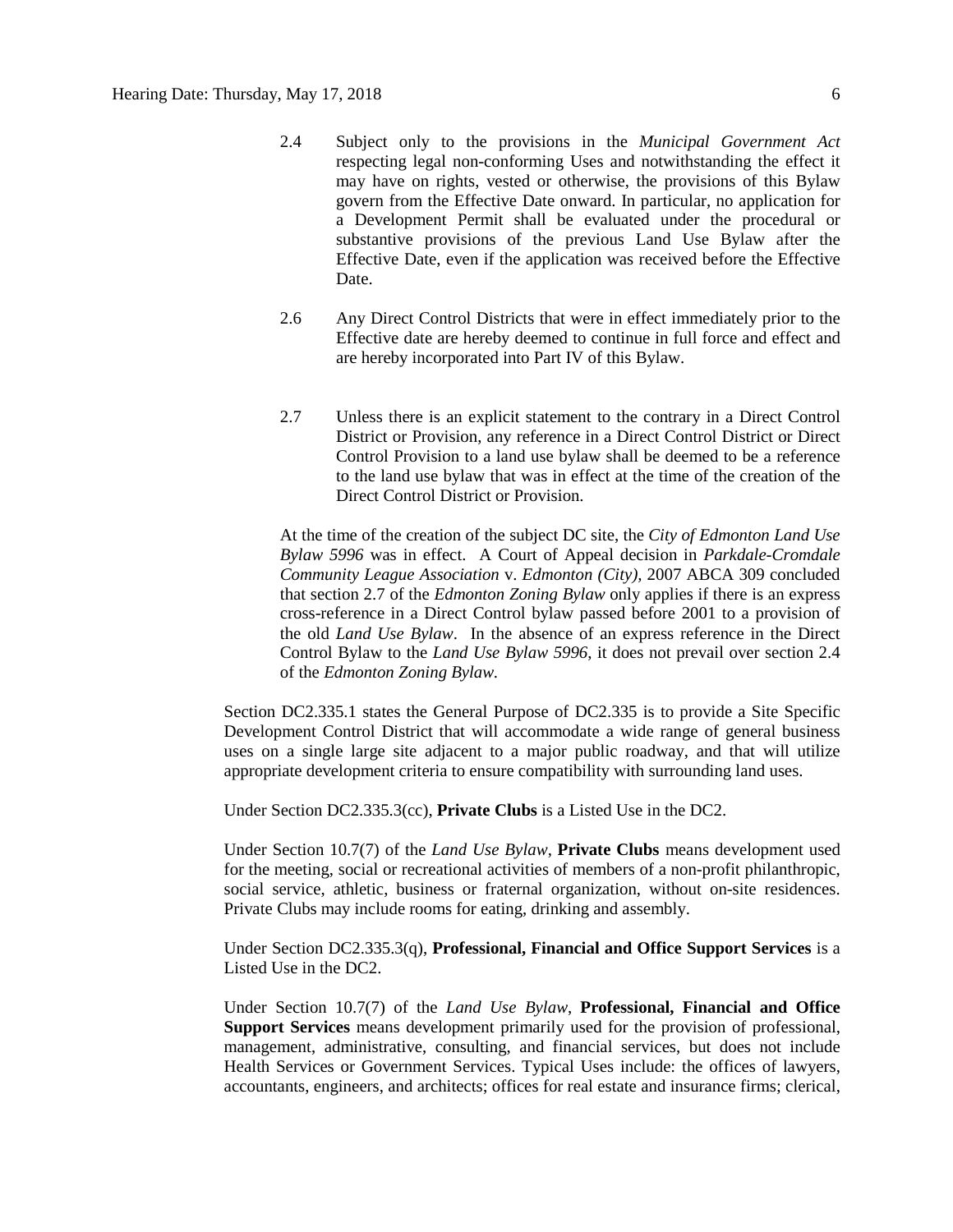secretarial, employment, telephone answering, and similar office support services; and banks, credit unions, loan offices and similar financial Uses.

#### *Parking*

Section DC2.335.4(x) states Developments in this district shall be evaluated with respect to compliance with the General Development Regulations of Section 50 to 79 inclusive of the Land Use Bylaw.

Section DC2.335.4(y) states the Development Officer may grant relaxations to the regulations contained in Sections 50 to 79 of the Land Use Bylaw and the provision of this District if, in his opinion, such a variance would be in keeping with the General Purpose of the District and would not adversely affect the amenities use and enjoyment of the neighbouring properties.

Under Section 66A(2) of the *Land Use Bylaw*:

| <b>Use of Building or Site</b>             | <b>Minimum Number of Parking Spaces or</b> |
|--------------------------------------------|--------------------------------------------|
|                                            | <b>Garage Spaces Required</b>              |
| Private Club                               | 1 per 3.5 seating spaces or 3.1 per 10     |
|                                            | square metres of Gross Floor Area used by  |
|                                            | the patrons, whichever is greater.         |
| Professional, Financial and Office Support | 3.4 per 100 square metres (3.2 per 1000    |
| Services                                   | square feet) of gross floor area in the    |
|                                            | building                                   |

#### **Development Officer's Determination**

1. Parking - The site has 198 parking spaces, instead of 242 (Section 66 - Schedule A, LUB 5996)

## Notice to Applicant/Appellant

Provincial legislation requires that the Subdivision and Development Appeal Board issue its official decision in writing within fifteen days of the conclusion of the hearing.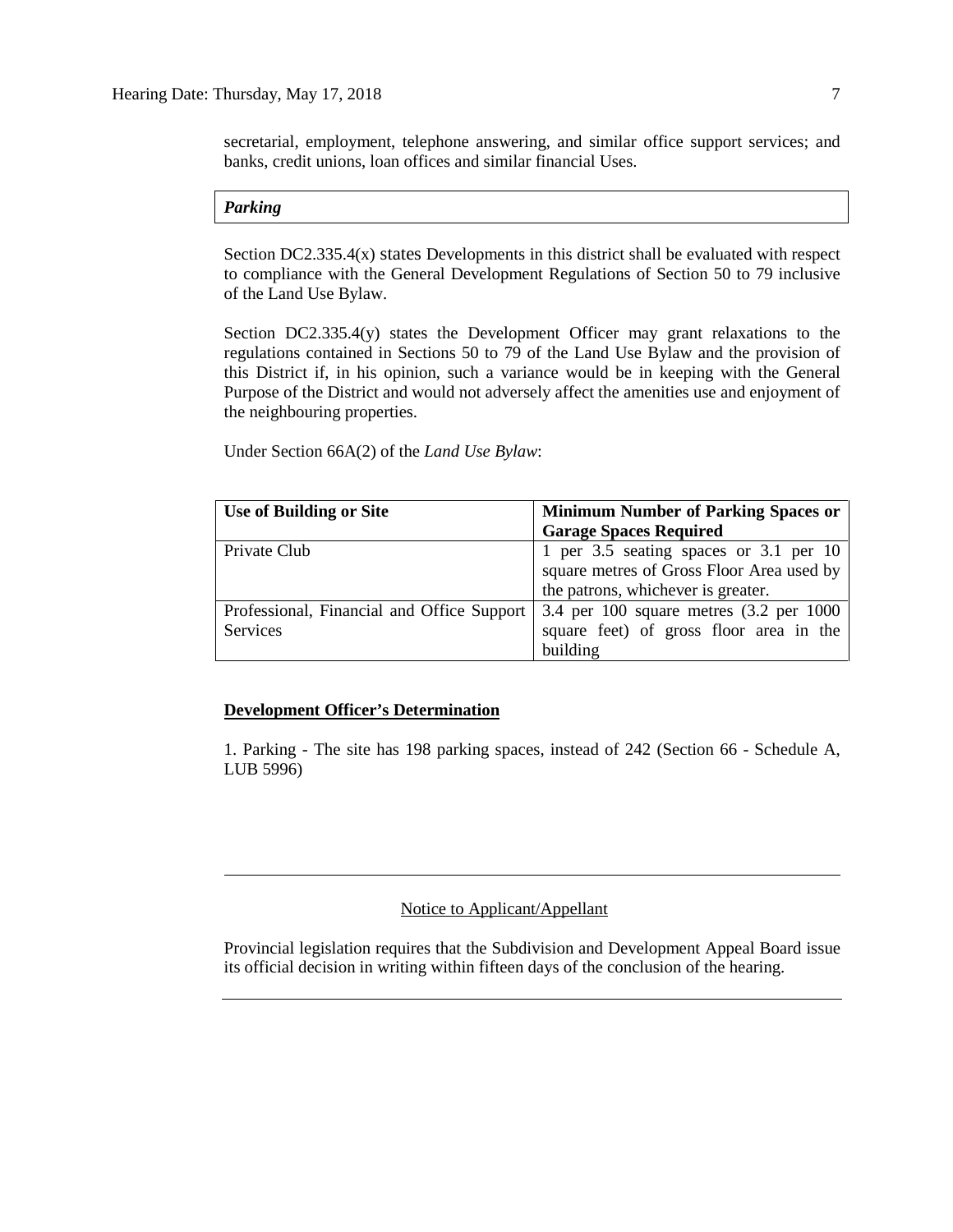| <b><i><u><u>monton</u></u></i></b>                                                                                                                                                                                                                                                                                   |                                                                         | Project Number: 271636552-001<br><b>Application Date:</b><br>JAN 09, 2018<br>Printed:<br>April 24, 2018 at 11:52 AM<br>Page:<br>$1$ of $3$ |
|----------------------------------------------------------------------------------------------------------------------------------------------------------------------------------------------------------------------------------------------------------------------------------------------------------------------|-------------------------------------------------------------------------|--------------------------------------------------------------------------------------------------------------------------------------------|
|                                                                                                                                                                                                                                                                                                                      | <b>Major Development Permit</b>                                         |                                                                                                                                            |
| This document is a record of a Development Permit application, and a record of the decision for the undertaking described below, subject to<br>the limitations and conditions of this permit, of the Edmonton Zoning Bylaw 12800 as amended.                                                                         |                                                                         |                                                                                                                                            |
| Applicant                                                                                                                                                                                                                                                                                                            | Property Address(es) and Legal Description(s)<br>16404C - 100 AVENUE NW |                                                                                                                                            |
|                                                                                                                                                                                                                                                                                                                      | Condo Common Area (Plan<br>0024423,9723193,9723192,0225531)             |                                                                                                                                            |
|                                                                                                                                                                                                                                                                                                                      | Specific Address(es)                                                    |                                                                                                                                            |
|                                                                                                                                                                                                                                                                                                                      | Suite:<br>10012 - 164 STREET NW                                         |                                                                                                                                            |
|                                                                                                                                                                                                                                                                                                                      | Suite:<br>16412 - 100 AVENUE NW                                         |                                                                                                                                            |
|                                                                                                                                                                                                                                                                                                                      |                                                                         |                                                                                                                                            |
|                                                                                                                                                                                                                                                                                                                      | Entryway: 10012 - 164 STREET NW                                         |                                                                                                                                            |
|                                                                                                                                                                                                                                                                                                                      | Entryway: 16412 - 100 AVENUE NW                                         |                                                                                                                                            |
|                                                                                                                                                                                                                                                                                                                      | Building: 16404 - 100 AVENUE NW                                         |                                                                                                                                            |
| <b>Scope of Permit</b><br>To change the Use from General Retail Store to a Private Club and Professional, Financial and Office Support Services (Twisted<br>Village Social Club Inc & Kevin Cole Consulting Inc.).<br>DEVELOPMENT PERMIT NOTICE - April 18, 2018 Patrick Lee 10036-164 Street NW Edmonton AB T5P 4Y3 |                                                                         |                                                                                                                                            |
| <b>Permit Details</b>                                                                                                                                                                                                                                                                                                |                                                                         |                                                                                                                                            |
| Class of Permit: Class B                                                                                                                                                                                                                                                                                             | Contact Person:                                                         |                                                                                                                                            |
| Gross Floor Area (sq.m.): 157                                                                                                                                                                                                                                                                                        | Lot Grading Needed?: N                                                  |                                                                                                                                            |
| New Sewer Service Required: N                                                                                                                                                                                                                                                                                        | NumberOfMainFloorDwellings: 0                                           |                                                                                                                                            |
| Site Area (sq. m.): 1861                                                                                                                                                                                                                                                                                             | Stat. Plan Overlay/Annex Area: (none)                                   |                                                                                                                                            |
| I/We certify that the above noted details are correct.                                                                                                                                                                                                                                                               |                                                                         |                                                                                                                                            |
| Applicant signature:                                                                                                                                                                                                                                                                                                 |                                                                         |                                                                                                                                            |
| <b>Development Permit Decision</b>                                                                                                                                                                                                                                                                                   |                                                                         |                                                                                                                                            |
| Approved                                                                                                                                                                                                                                                                                                             |                                                                         |                                                                                                                                            |
|                                                                                                                                                                                                                                                                                                                      |                                                                         |                                                                                                                                            |
|                                                                                                                                                                                                                                                                                                                      |                                                                         |                                                                                                                                            |
|                                                                                                                                                                                                                                                                                                                      |                                                                         |                                                                                                                                            |
|                                                                                                                                                                                                                                                                                                                      |                                                                         |                                                                                                                                            |
|                                                                                                                                                                                                                                                                                                                      |                                                                         |                                                                                                                                            |
|                                                                                                                                                                                                                                                                                                                      |                                                                         |                                                                                                                                            |
|                                                                                                                                                                                                                                                                                                                      |                                                                         |                                                                                                                                            |
|                                                                                                                                                                                                                                                                                                                      |                                                                         |                                                                                                                                            |
|                                                                                                                                                                                                                                                                                                                      |                                                                         |                                                                                                                                            |
|                                                                                                                                                                                                                                                                                                                      |                                                                         |                                                                                                                                            |
|                                                                                                                                                                                                                                                                                                                      |                                                                         |                                                                                                                                            |
|                                                                                                                                                                                                                                                                                                                      |                                                                         |                                                                                                                                            |
|                                                                                                                                                                                                                                                                                                                      |                                                                         |                                                                                                                                            |
|                                                                                                                                                                                                                                                                                                                      |                                                                         |                                                                                                                                            |
|                                                                                                                                                                                                                                                                                                                      |                                                                         |                                                                                                                                            |
|                                                                                                                                                                                                                                                                                                                      |                                                                         |                                                                                                                                            |
|                                                                                                                                                                                                                                                                                                                      |                                                                         |                                                                                                                                            |
|                                                                                                                                                                                                                                                                                                                      |                                                                         |                                                                                                                                            |
|                                                                                                                                                                                                                                                                                                                      |                                                                         |                                                                                                                                            |
|                                                                                                                                                                                                                                                                                                                      |                                                                         |                                                                                                                                            |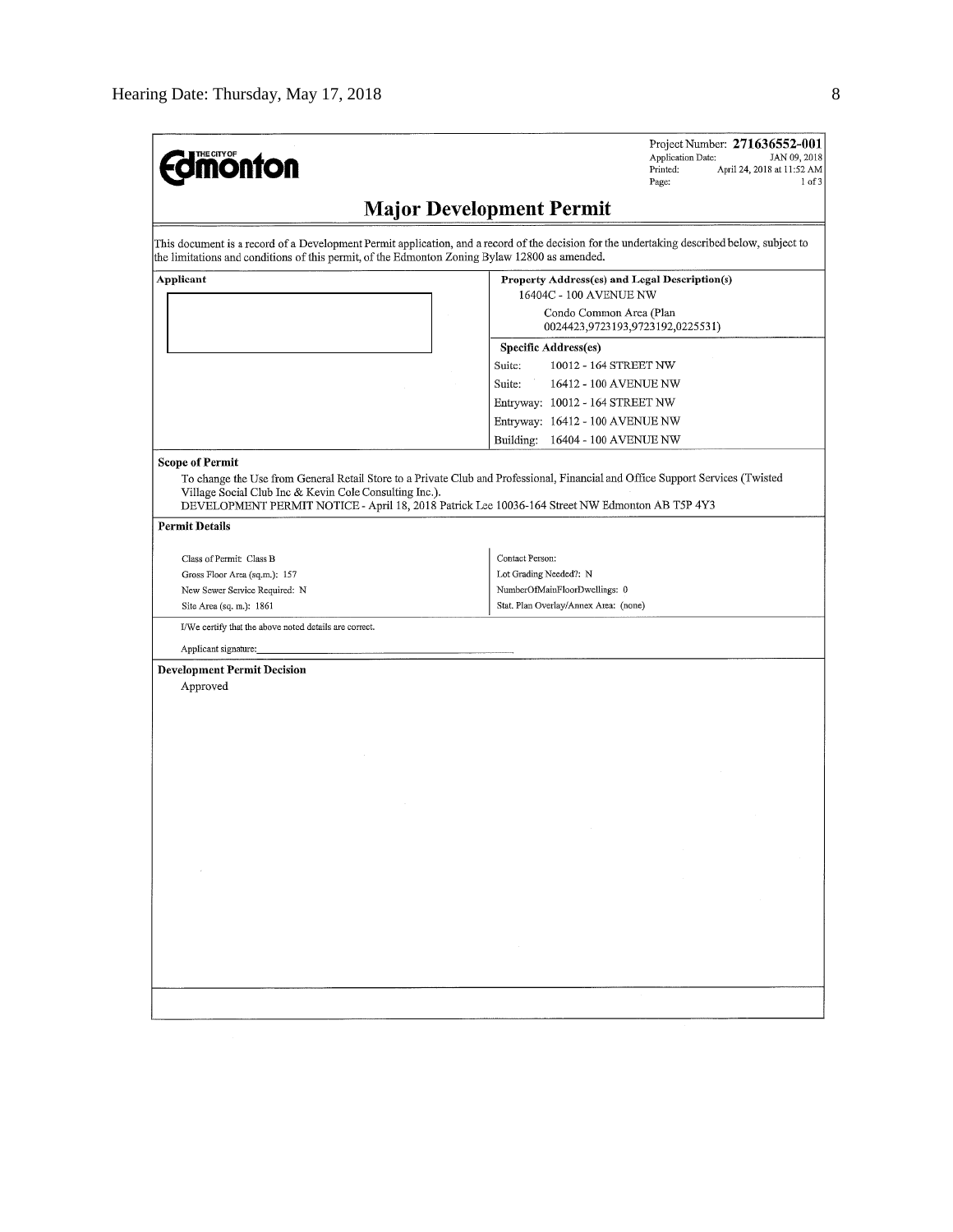| <b>monton</b>                                                                                                                                                                                                                                                                                                                                                                                                                                                                                                                                                                                                                                                                                                                                                                                                                                                                                                                                                                                                                                                                                    | Project Number: 271636552-001<br>Application Date:<br>JAN 09, 2018<br>Printed:<br>April 24, 2018 at 11:52 AM<br>$2$ of $3$<br>Page: |
|--------------------------------------------------------------------------------------------------------------------------------------------------------------------------------------------------------------------------------------------------------------------------------------------------------------------------------------------------------------------------------------------------------------------------------------------------------------------------------------------------------------------------------------------------------------------------------------------------------------------------------------------------------------------------------------------------------------------------------------------------------------------------------------------------------------------------------------------------------------------------------------------------------------------------------------------------------------------------------------------------------------------------------------------------------------------------------------------------|-------------------------------------------------------------------------------------------------------------------------------------|
| <b>Major Development Permit</b>                                                                                                                                                                                                                                                                                                                                                                                                                                                                                                                                                                                                                                                                                                                                                                                                                                                                                                                                                                                                                                                                  |                                                                                                                                     |
| <b>Subject to the Following Conditions</b><br>DEVELOPMENT APPROVALS CONDITION:                                                                                                                                                                                                                                                                                                                                                                                                                                                                                                                                                                                                                                                                                                                                                                                                                                                                                                                                                                                                                   |                                                                                                                                     |
| 1. This Development Permit is NOT valid until the Notification Period expires in accordance to Section 21.1. (Reference Section<br>17.1)                                                                                                                                                                                                                                                                                                                                                                                                                                                                                                                                                                                                                                                                                                                                                                                                                                                                                                                                                         |                                                                                                                                     |
| 2. All required parking and loading facilities shall only be used for the purpose of accommodating the vehicles of clients,<br>customers, employees, members, residents or visitors in connection with the building or Use for which the parking and loading<br>facilities are provided, and the parking and loading facilities shall not be used for driveways, access or egress, commercial repair<br>work, display, sale or storage of goods of any kind. (Reference Section 54.1.1.c)                                                                                                                                                                                                                                                                                                                                                                                                                                                                                                                                                                                                        |                                                                                                                                     |
| 3. Any outdoor lighting for any development shall be located and arranged so that no direct rays of light are directed at any<br>adjoining properties, or interfere with the effectiveness of any traffic control devices. (Reference Section 51)                                                                                                                                                                                                                                                                                                                                                                                                                                                                                                                                                                                                                                                                                                                                                                                                                                                |                                                                                                                                     |
| SUBDIVISION PLANNING CONDITION:                                                                                                                                                                                                                                                                                                                                                                                                                                                                                                                                                                                                                                                                                                                                                                                                                                                                                                                                                                                                                                                                  |                                                                                                                                     |
| 4. Access to the site from to 100 Avenue and 164 Street exists, as shown on Enclosure I. Any modification to the existing accesses<br>requires the review and approval of Subdivision Planning.                                                                                                                                                                                                                                                                                                                                                                                                                                                                                                                                                                                                                                                                                                                                                                                                                                                                                                  |                                                                                                                                     |
| DEVELOPMENT APPROVALS ADVISEMENTS:                                                                                                                                                                                                                                                                                                                                                                                                                                                                                                                                                                                                                                                                                                                                                                                                                                                                                                                                                                                                                                                               |                                                                                                                                     |
| i) This Development Permit is NOT a Business Licence. A separate application must be made for a Business Licence. Please<br>contact the 311 Call Centre (780-442-5311) for further information.                                                                                                                                                                                                                                                                                                                                                                                                                                                                                                                                                                                                                                                                                                                                                                                                                                                                                                  |                                                                                                                                     |
| ii) Signs require separate Development Applications.                                                                                                                                                                                                                                                                                                                                                                                                                                                                                                                                                                                                                                                                                                                                                                                                                                                                                                                                                                                                                                             |                                                                                                                                     |
| iii) A building permit is required for any construction or change in Use of a building. For a building permit, and prior to the plans<br>examination review, you require construction drawings and the payment of fees. Please contact the 311 Call Centre (780-442-5311)<br>for further information.                                                                                                                                                                                                                                                                                                                                                                                                                                                                                                                                                                                                                                                                                                                                                                                            |                                                                                                                                     |
| iv) The City of Edmonton does not conduct independent environmental checks of land within the City. If you are concerned about<br>the suitability of this property for any purpose, you should conduct your own tests and reviews. The City of Edmonton, in issuing<br>this Development Permit, makes no representations and offers no warranties as to the suitability of the property for any purpose or<br>as to the presence or absence of any environmental contaminants on the property.                                                                                                                                                                                                                                                                                                                                                                                                                                                                                                                                                                                                   |                                                                                                                                     |
| v) An approved Development Permit means that the proposed development has been reviewed against the provisions of this bylaw.<br>It does not remove obligations to conform with other legislation, bylaws or land title instruments including, but not limited to, the<br>Municipal Government Act, the Safety Codes Act or any caveats, restrictive covenants or easements that might be attached to the<br>Site, (Reference Section 5.2)                                                                                                                                                                                                                                                                                                                                                                                                                                                                                                                                                                                                                                                       |                                                                                                                                     |
| vi) Unless otherwise stated, all above references to section numbers refer to the authority under the Edmonton Zoning Bylaw 12800<br>as amended.                                                                                                                                                                                                                                                                                                                                                                                                                                                                                                                                                                                                                                                                                                                                                                                                                                                                                                                                                 |                                                                                                                                     |
| SUBDIVISION PLANNING ADVISEMENTS:                                                                                                                                                                                                                                                                                                                                                                                                                                                                                                                                                                                                                                                                                                                                                                                                                                                                                                                                                                                                                                                                |                                                                                                                                     |
| vii) According to Section 54.2, Schedule 1 - Vehicular Parking of Edmonton Zoning Bylaw 12800, the proposed change of use for<br>the subject unit will result in a parking deficiency of 63 parking stalls (existing 10 stalls; required 73 stalls) and an overall on-site<br>parking deficiency of 44 parking stalls (existing 198 stalls; required 242 stalls). Subdivision Planning has no objection to the<br>parking deficiency as the hours of operation for the proposed use are evenings and weekends and do not coincide with peak parking<br>demand for adjacent businesses. The attached parking justification form (see Enclosure II) based on observations made by the<br>applicant indicate the maximum number of stalls occupied by the existing businesses on the site during the proposed hours of<br>operation is 89, therefore the existing 198 stalls are sufficient to satisfy the needs of the existing and proposed businesses on the<br>site. There is also on-street parking available along 164 Street, some along 165 Street and additional parking along 166 Street. |                                                                                                                                     |
| viii) City Operations has advised that on-street parking cannot be relied upon as it is not always available as an alternative parking                                                                                                                                                                                                                                                                                                                                                                                                                                                                                                                                                                                                                                                                                                                                                                                                                                                                                                                                                           |                                                                                                                                     |
|                                                                                                                                                                                                                                                                                                                                                                                                                                                                                                                                                                                                                                                                                                                                                                                                                                                                                                                                                                                                                                                                                                  |                                                                                                                                     |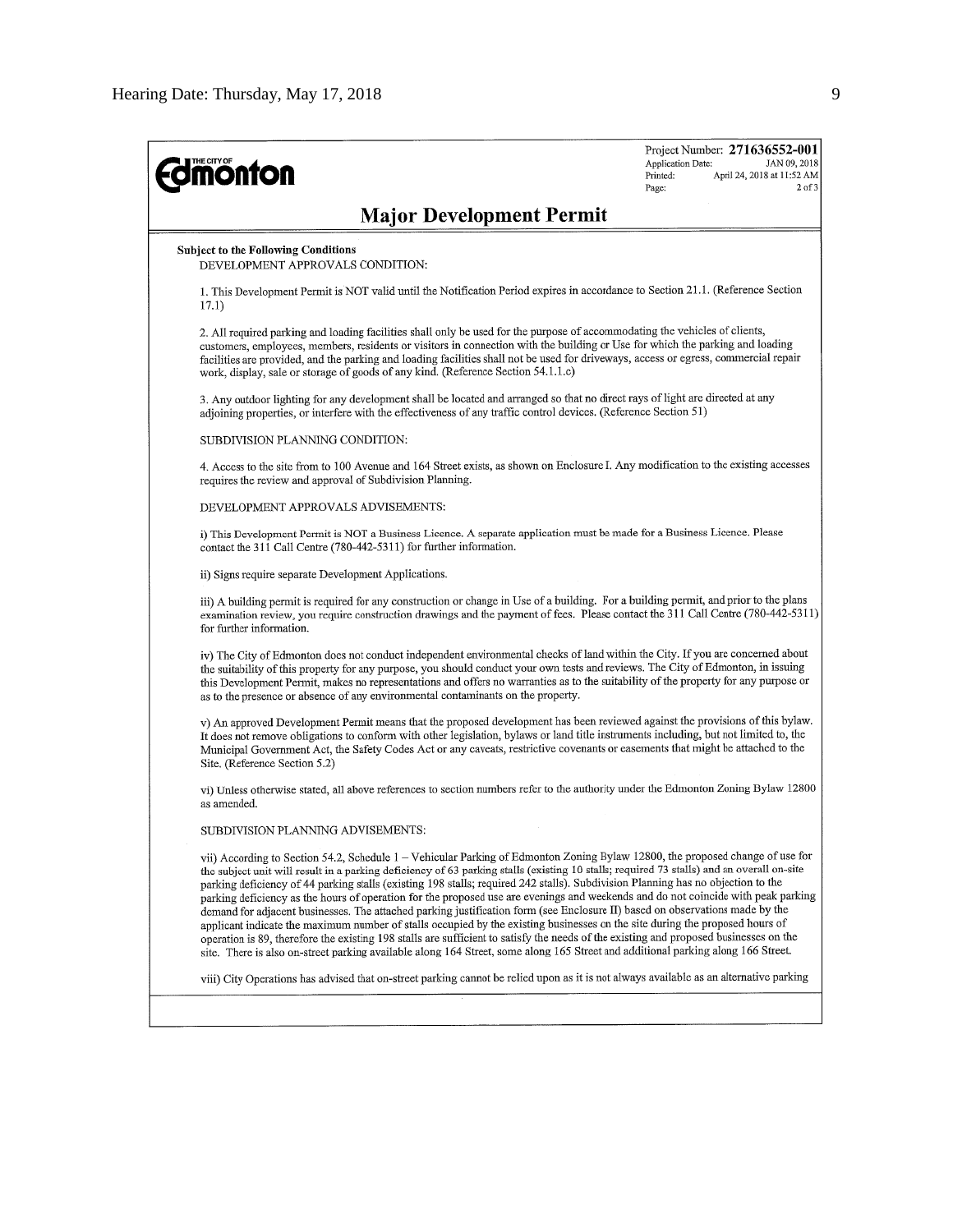**Edimonton** 

Project Number: 271636552-001 Application Date: JAN 09, 2018 April 24, 2018 at 11:52 AM Printed: 3 of 3 Page:

# **Major Development Permit**

measure. Available on-street parking diminishes as a result of variances for parking being granted and neighbourhood parking programs being approved. The consequences of a lack of on-street parking results in an ongoing management issue for the City to establish parking availability on public road right of way through restrictive measures impacting all users in the area.

ix) Future development applications that further the deficiency in the required parking for the unit and overall site will require a parking justification including field observations to be submitted by the applicant to the satisfaction of Subdivision Planning.

#### Variances

1. Parking - The site has 198 parking spaces, instead of 242 (Section 66 - Schedule A, LUB 5996)

#### **Rights of Appeal**

This approval is subject to the right of appeal as outlined in Chapter 24, Section 683 through 689 of the Municipal Government Amendment Act.

| Development Authority: LEE, RACHEL<br>Issue Date: $Apr 03, 2018$ |                   | Signature:                |          |              |  |
|------------------------------------------------------------------|-------------------|---------------------------|----------|--------------|--|
| Notice Period Begins: Apr 10, 2018                               |                   | <b>Ends:</b> May 01, 2018 |          |              |  |
| Fees                                                             |                   |                           |          |              |  |
|                                                                  | <b>Fee Amount</b> | <b>Amount Paid</b>        | Receipt# | Date Paid    |  |
| Major Dev. Application Fee                                       | \$277.00          | \$277.00                  | 04734406 | Jan 09, 2018 |  |
| Total GST Amount:                                                | \$0.00            |                           |          |              |  |
| Totals for Permit:                                               | \$277.00          | \$277.00                  |          |              |  |
|                                                                  |                   |                           |          |              |  |

| $\label{eq:2.1} \frac{1}{\sqrt{2}}\sum_{i=1}^n\frac{1}{\sqrt{2}}\sum_{i=1}^n\frac{1}{\sqrt{2}}\sum_{i=1}^n\frac{1}{\sqrt{2}}\sum_{i=1}^n\frac{1}{\sqrt{2}}\sum_{i=1}^n\frac{1}{\sqrt{2}}\sum_{i=1}^n\frac{1}{\sqrt{2}}\sum_{i=1}^n\frac{1}{\sqrt{2}}\sum_{i=1}^n\frac{1}{\sqrt{2}}\sum_{i=1}^n\frac{1}{\sqrt{2}}\sum_{i=1}^n\frac{1}{\sqrt{2}}\sum_{i=1}^n\frac$ |                                   |                                              |                                   |  |
|------------------------------------------------------------------------------------------------------------------------------------------------------------------------------------------------------------------------------------------------------------------------------------------------------------------------------------------------------------------|-----------------------------------|----------------------------------------------|-----------------------------------|--|
|                                                                                                                                                                                                                                                                                                                                                                  |                                   |                                              |                                   |  |
|                                                                                                                                                                                                                                                                                                                                                                  |                                   |                                              |                                   |  |
|                                                                                                                                                                                                                                                                                                                                                                  |                                   |                                              |                                   |  |
|                                                                                                                                                                                                                                                                                                                                                                  |                                   |                                              |                                   |  |
|                                                                                                                                                                                                                                                                                                                                                                  |                                   |                                              |                                   |  |
|                                                                                                                                                                                                                                                                                                                                                                  |                                   |                                              |                                   |  |
|                                                                                                                                                                                                                                                                                                                                                                  |                                   |                                              |                                   |  |
|                                                                                                                                                                                                                                                                                                                                                                  |                                   |                                              |                                   |  |
|                                                                                                                                                                                                                                                                                                                                                                  |                                   |                                              |                                   |  |
|                                                                                                                                                                                                                                                                                                                                                                  |                                   |                                              |                                   |  |
|                                                                                                                                                                                                                                                                                                                                                                  |                                   |                                              |                                   |  |
|                                                                                                                                                                                                                                                                                                                                                                  |                                   |                                              |                                   |  |
|                                                                                                                                                                                                                                                                                                                                                                  |                                   |                                              |                                   |  |
|                                                                                                                                                                                                                                                                                                                                                                  |                                   |                                              |                                   |  |
|                                                                                                                                                                                                                                                                                                                                                                  |                                   |                                              |                                   |  |
|                                                                                                                                                                                                                                                                                                                                                                  |                                   |                                              |                                   |  |
|                                                                                                                                                                                                                                                                                                                                                                  |                                   |                                              |                                   |  |
|                                                                                                                                                                                                                                                                                                                                                                  |                                   |                                              |                                   |  |
|                                                                                                                                                                                                                                                                                                                                                                  |                                   |                                              |                                   |  |
|                                                                                                                                                                                                                                                                                                                                                                  | the control of the control of the |                                              |                                   |  |
|                                                                                                                                                                                                                                                                                                                                                                  |                                   |                                              |                                   |  |
|                                                                                                                                                                                                                                                                                                                                                                  |                                   |                                              |                                   |  |
|                                                                                                                                                                                                                                                                                                                                                                  |                                   |                                              |                                   |  |
|                                                                                                                                                                                                                                                                                                                                                                  |                                   |                                              |                                   |  |
|                                                                                                                                                                                                                                                                                                                                                                  |                                   |                                              |                                   |  |
|                                                                                                                                                                                                                                                                                                                                                                  |                                   |                                              |                                   |  |
|                                                                                                                                                                                                                                                                                                                                                                  |                                   |                                              |                                   |  |
|                                                                                                                                                                                                                                                                                                                                                                  |                                   |                                              |                                   |  |
|                                                                                                                                                                                                                                                                                                                                                                  |                                   |                                              |                                   |  |
|                                                                                                                                                                                                                                                                                                                                                                  |                                   |                                              |                                   |  |
|                                                                                                                                                                                                                                                                                                                                                                  |                                   |                                              |                                   |  |
|                                                                                                                                                                                                                                                                                                                                                                  |                                   |                                              |                                   |  |
| and the control                                                                                                                                                                                                                                                                                                                                                  |                                   |                                              |                                   |  |
|                                                                                                                                                                                                                                                                                                                                                                  |                                   |                                              |                                   |  |
|                                                                                                                                                                                                                                                                                                                                                                  |                                   |                                              |                                   |  |
|                                                                                                                                                                                                                                                                                                                                                                  |                                   |                                              |                                   |  |
|                                                                                                                                                                                                                                                                                                                                                                  |                                   |                                              |                                   |  |
|                                                                                                                                                                                                                                                                                                                                                                  |                                   |                                              |                                   |  |
|                                                                                                                                                                                                                                                                                                                                                                  |                                   |                                              |                                   |  |
|                                                                                                                                                                                                                                                                                                                                                                  |                                   | the contract of the contract of the          |                                   |  |
|                                                                                                                                                                                                                                                                                                                                                                  |                                   |                                              |                                   |  |
|                                                                                                                                                                                                                                                                                                                                                                  |                                   |                                              |                                   |  |
|                                                                                                                                                                                                                                                                                                                                                                  |                                   |                                              |                                   |  |
|                                                                                                                                                                                                                                                                                                                                                                  |                                   | the control of the control of the control of |                                   |  |
|                                                                                                                                                                                                                                                                                                                                                                  |                                   |                                              |                                   |  |
|                                                                                                                                                                                                                                                                                                                                                                  |                                   |                                              | the control of the control of the |  |
|                                                                                                                                                                                                                                                                                                                                                                  |                                   |                                              |                                   |  |
|                                                                                                                                                                                                                                                                                                                                                                  |                                   |                                              |                                   |  |
|                                                                                                                                                                                                                                                                                                                                                                  |                                   |                                              |                                   |  |
|                                                                                                                                                                                                                                                                                                                                                                  |                                   |                                              |                                   |  |
|                                                                                                                                                                                                                                                                                                                                                                  |                                   |                                              |                                   |  |
|                                                                                                                                                                                                                                                                                                                                                                  |                                   |                                              |                                   |  |
|                                                                                                                                                                                                                                                                                                                                                                  |                                   |                                              |                                   |  |
|                                                                                                                                                                                                                                                                                                                                                                  |                                   |                                              |                                   |  |
|                                                                                                                                                                                                                                                                                                                                                                  |                                   |                                              |                                   |  |
|                                                                                                                                                                                                                                                                                                                                                                  |                                   |                                              |                                   |  |
|                                                                                                                                                                                                                                                                                                                                                                  |                                   |                                              |                                   |  |
|                                                                                                                                                                                                                                                                                                                                                                  |                                   |                                              |                                   |  |
|                                                                                                                                                                                                                                                                                                                                                                  |                                   |                                              |                                   |  |
|                                                                                                                                                                                                                                                                                                                                                                  |                                   |                                              |                                   |  |
|                                                                                                                                                                                                                                                                                                                                                                  | $\sim$                            |                                              |                                   |  |
|                                                                                                                                                                                                                                                                                                                                                                  |                                   |                                              |                                   |  |
|                                                                                                                                                                                                                                                                                                                                                                  |                                   |                                              |                                   |  |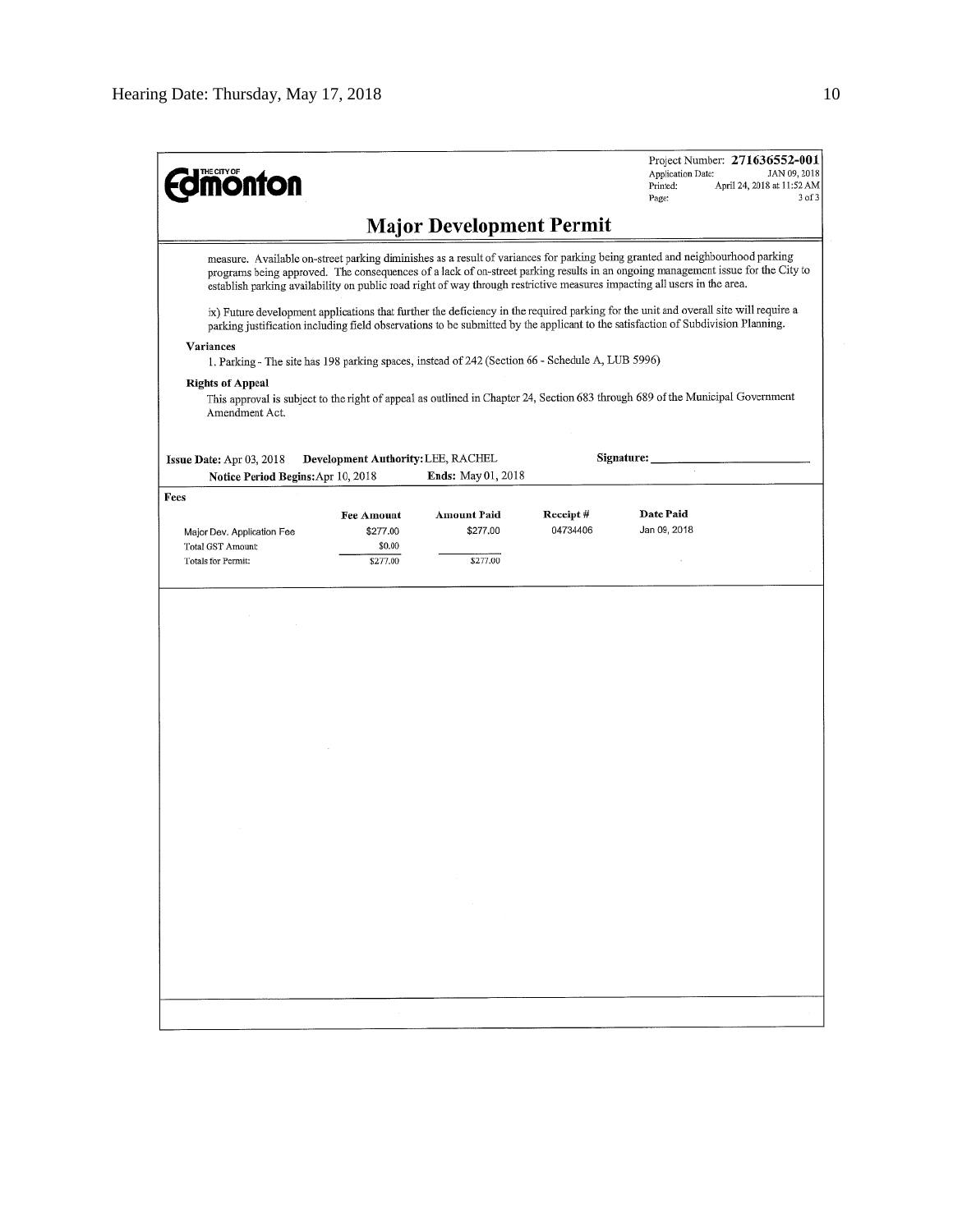



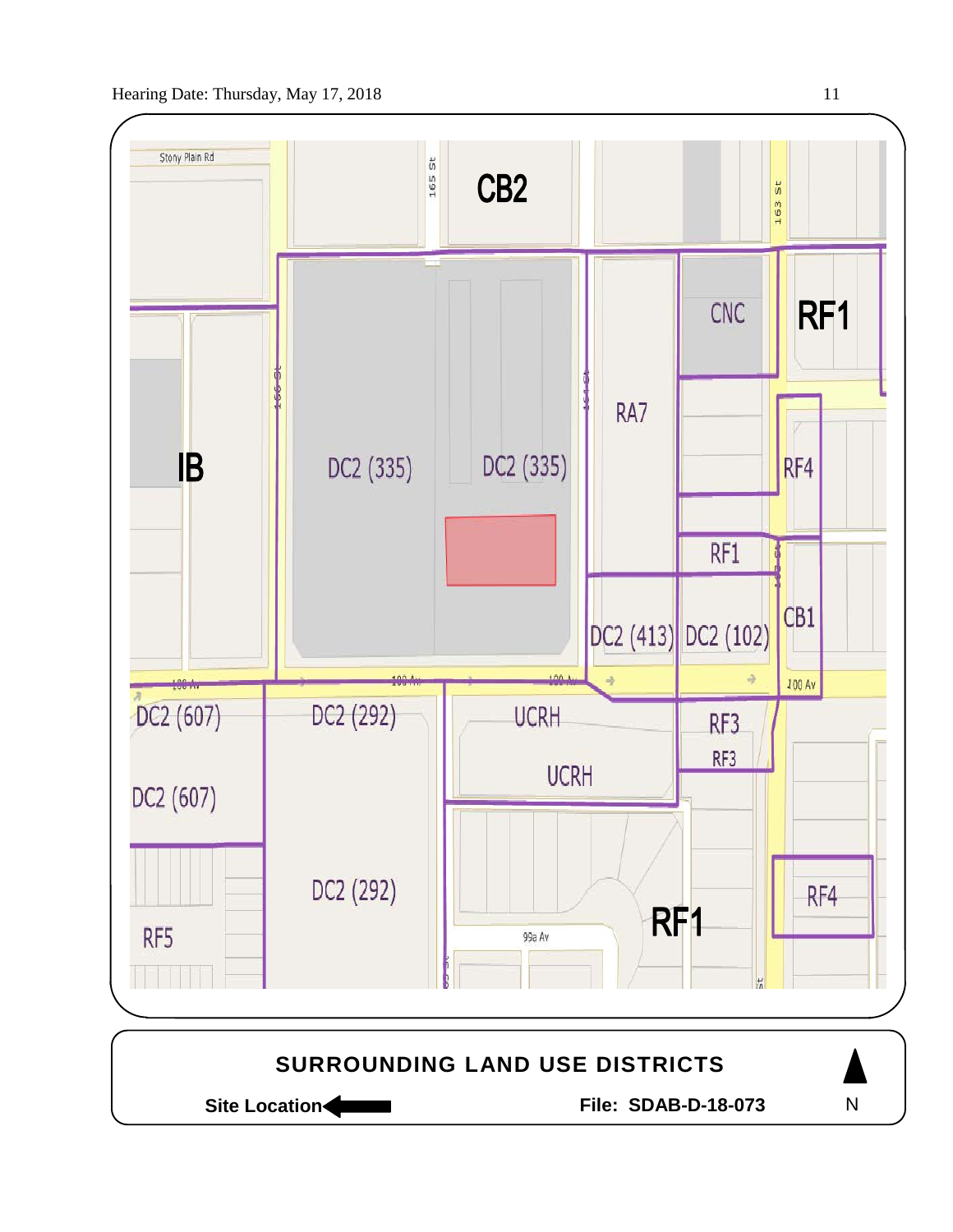| AN APPEAL FROM THE DECISION OF THE SUBIVISION AUTHORITY |                                    |  |
|---------------------------------------------------------|------------------------------------|--|
| <b>APPELLANT:</b>                                       |                                    |  |
| <b>APPLICATION NO.:</b>                                 | 273258505-001                      |  |
| <b>APPLICATION TO:</b>                                  | To create two (2) commercial lots  |  |
| DECISION OF THE<br><b>SUBDIVISION AUTHORITY:</b>        | Approved Subject to Conditions     |  |
| <b>DECISION DATE:</b>                                   |                                    |  |
| DATE OF APPEAL:                                         | April 12, 2018                     |  |
| <b>MUNICIPAL DESCRIPTION</b><br>OF SUBJECT PROPERTY:    | 5138 - Gateway Boulevard NW        |  |
| LEGAL DESCRIPTION:                                      | Plan 1525501 Blk 94 Lot 1          |  |
| ZONE:                                                   | <b>CB2-General Business Zone</b>   |  |
| <b>OVERLAY:</b>                                         | Major Commercial Corridors Overlay |  |
| <b>STATUTORY PLAN:</b>                                  | N/A                                |  |
|                                                         |                                    |  |

#### *Grounds for Appeal*

The Appellant provided the following reasons for appealing the decision of the Development Authority:

We respectfully submit that you should waive the Municipal Reserve Fee for the following reasons:

- 1. The property is located in a retail/industrial area and there is not a park in the area to maintain.
- 2. In accordance with the Act, lands used for Municipal Reserve are typically used for public parks, sports fields or for other public recreation purposes. Peters' Drive-In would actually be using the land to build and maintain its own outdoor park for the Municipality, similar to the landscaping we maintain at our locations in Calgary and Red Deer.
- 3. Section 666(1)(b) provides for the Municipality to receive cash in lieu of the Municipal Reserve land. Peters' Drive-In would be maintaining this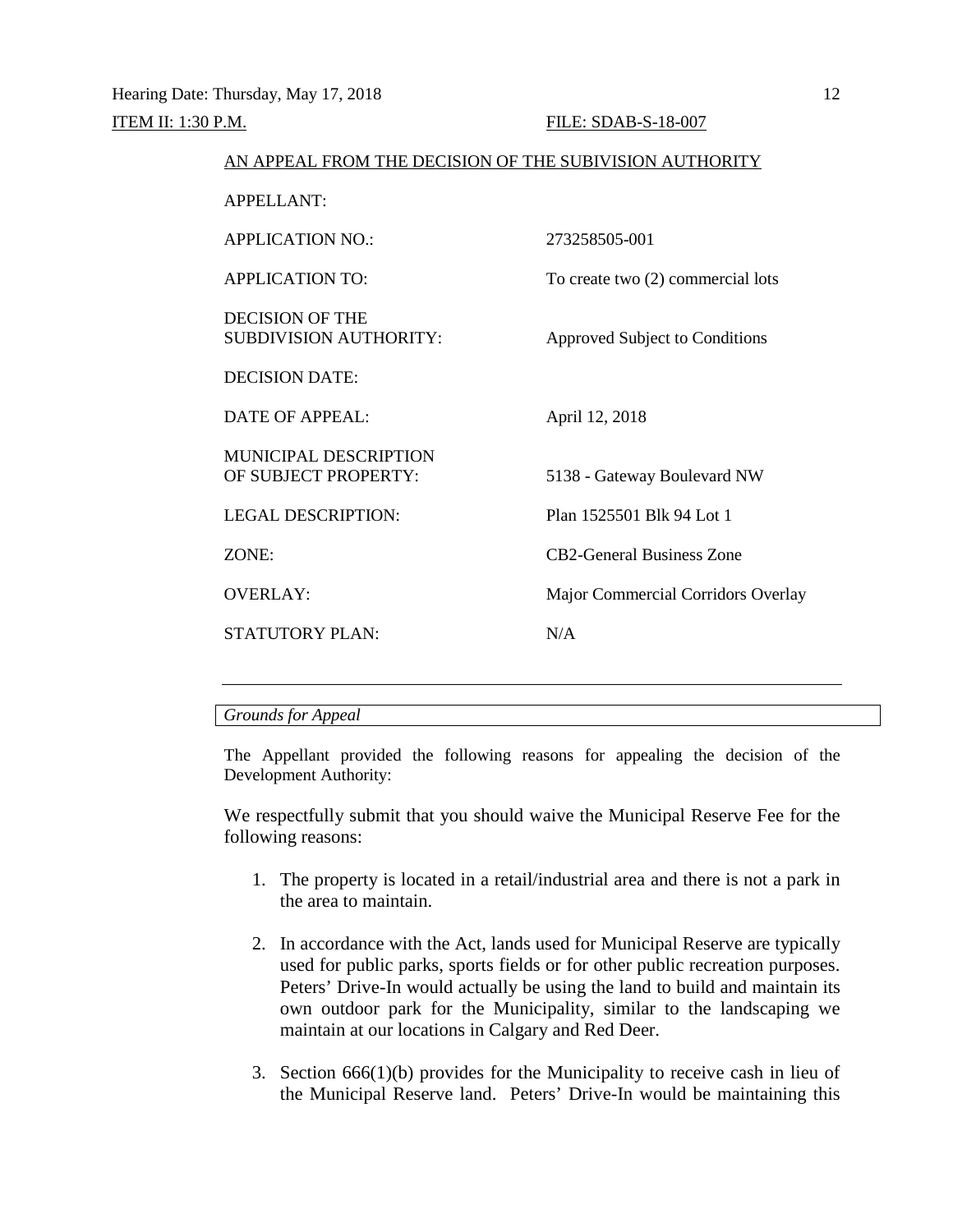park at its own expense. We plan to spend approximately \$50,000 per year to maintain the park we will be building. Forcing us to pay another park maintenance fee is duplicitous.

- 4. The land has been vacant for many years and our use would be a significant improvement to the Municipality.
- 5. Our transaction is conditional upon us obtaining the requested waiver of the Municipal Reserve Fee as we are not able to move forward without such waiver.
- 6. Waiving the Municipal Reserve fee has indirect benefits for the Municipality. The City of Edmonton will benefit from the jobs created by the construction of the building, which is anticipated to take approximately 6-8 months.
- 7. The City of Edmonton would benefit from the creation of approximately 100 ongoing jobs for citizens of the City of Edmonton, beginning in early 2019 when the drive-in would open.
- 8. The City of Edmonton would benefit from receiving significant property and significant corporate taxes that would be paid by Peters' Drive-In and the significant taxes that would be paid by our approximate 100 employees, all ongoing benefits.
- 9. The property was previously sub-divided and then merged into one property. Subdividing it again should not result in the assessment of this fee.

## *General Matters*

The Subdivision and Development Appeal Board made and passed the following motion on April 19, 2018:

"That the above noted appeal hearing be scheduled for May 17, 2018."

## **Appeal Information:**

The *Municipal Government Act*, RSA 2000, c M-26 states the following:

#### **Appeals**

**678(1)** The decision of a subdivision authority on an application for subdivision approval may be appealed

(a) by the applicant for the approval,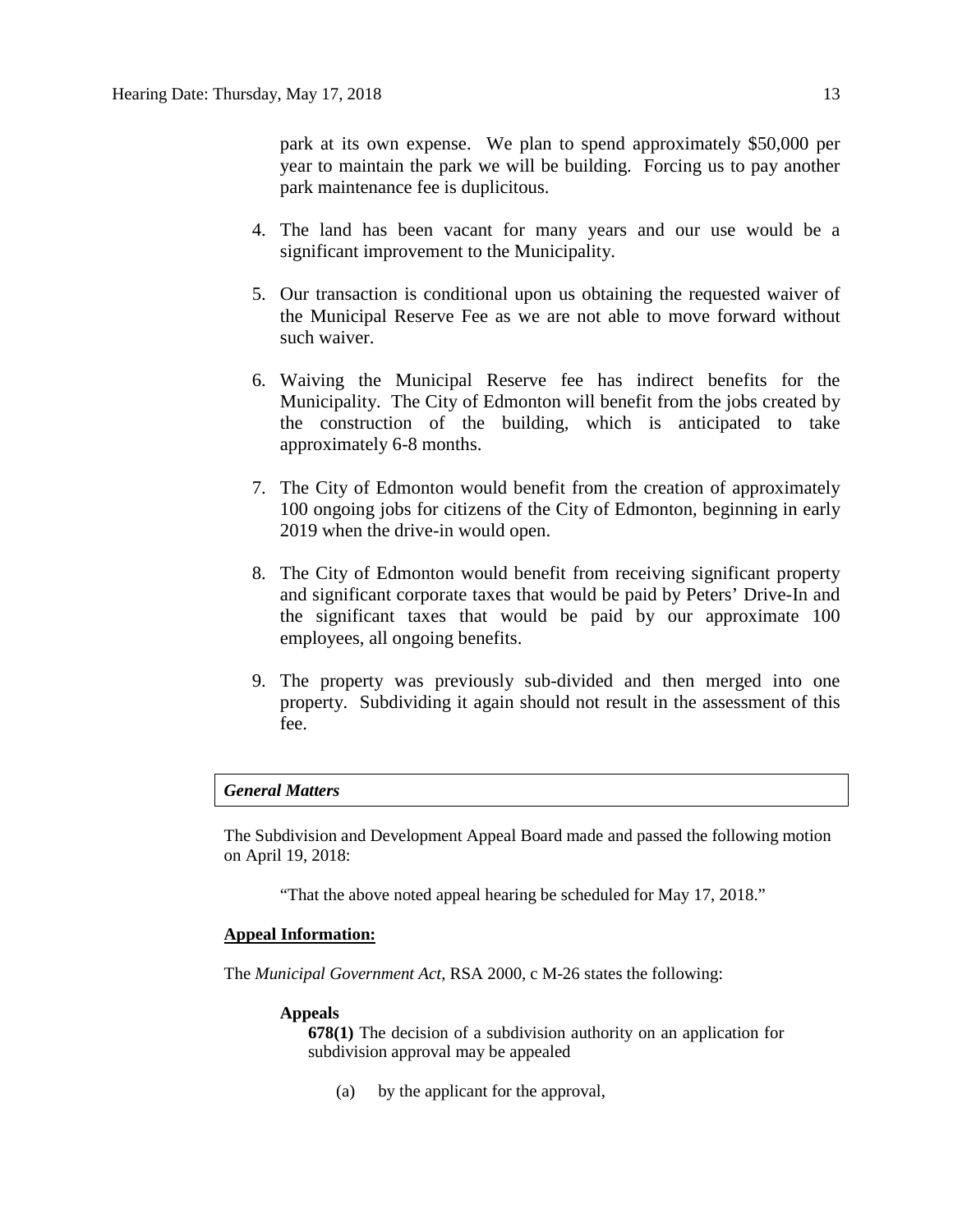(b) by a Government department if the application is required by the subdivision and development regulations to be

referred to that department,

- (c) by the council of the municipality in which the land to be subdivided is located if the council, a designated officer of the municipality or the municipal planning commission of the municipality is not the subdivision authority, or
- (d) by a school board with respect to
	- (i) the allocation of municipal reserve and school reserve or money in place of the reserve,
	- (ii) the location of school reserve allocated to it, or
	- (iii) the amount of school reserve or money in place of the reserve.

**(2)** An appeal under subsection (1) may be commenced by filing a notice of appeal within 14 days after receipt of the written decision of the subdivision authority or deemed refusal by the subdivision authority in accordance with section 681

- (a) with the Municipal Government Board
	- (i) if the land that is the subject of the application is within the Green Area as classified by the Minister responsible for the Public Lands Act,
	- (ii) if the land that is the subject of the application contains, is adjacent to or is within the prescribed distance of a highway, a body of water, a sewage treatment or waste management facility or a historical site, or
	- (iii) in any other circumstances described in the regulations under section 694(1)(h.2),

or

(b) in all other cases, with the subdivision and development appeal board.

**(2.1)** Despite subsection (2)(a), if the land that is the subject-matter of the appeal would have been in an area described in subsection (2)(a) except that the affected Government department agreed, in writing, to vary the distance under the subdivision and development regulations, the notice of appeal must be filed with the subdivision and development appeal board.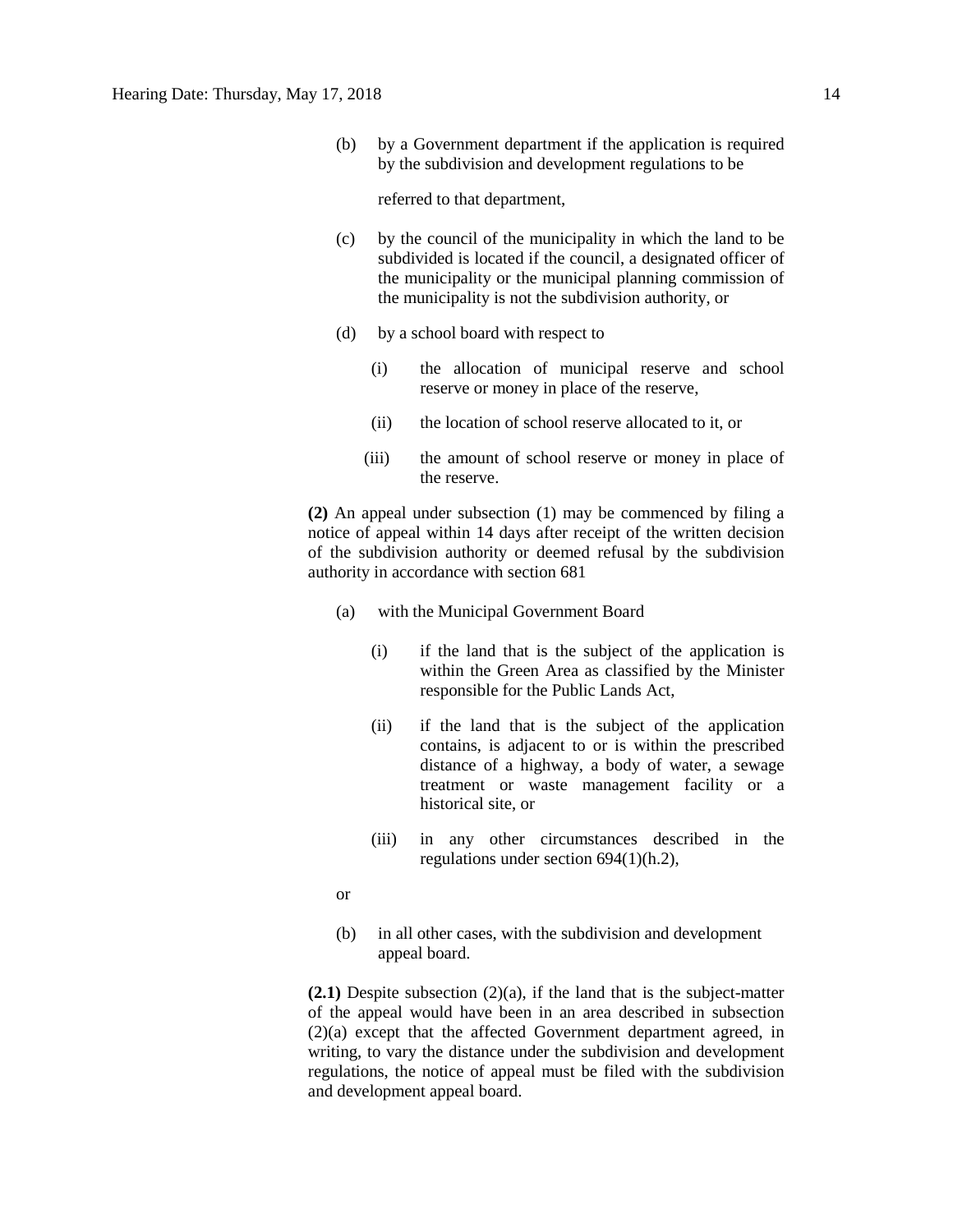**(4)** A notice of appeal under this section must contain

- (a) the legal description and municipal location, if applicable, of the land proposed to be subdivided, and
- (b) the reasons for appeal, including the issues in the decision or the conditions imposed in the approval that are the subject of the appeal.

**(5)** If the applicant files a notice of appeal within 14 days after receipt of the written decision or the deemed refusal with the wrong board, that board must refer the appeal to the appropriate board and the appropriate board must hear the appeal as if the notice of appeal had been filed with it and it is deemed to have received the notice of appeal from the applicant on the date it receives the notice of appeal from the first board.

#### **Hearing and decision**

**680(1)** The board hearing an appeal under section 678 is not required to hear from any person or entity other than

- (a) a person or entity that was notified pursuant to section 679(1), and
- (b) each owner of adjacent land to the land that is the subject of the appeal,

or a person acting on any of those persons' behalf.

**(1.1)** For the purposes of subsection (1), "adjacent land" and "owner" have the same meanings as in section 653.

**(2)** In determining an appeal, the board hearing the appeal

- (a) must act in accordance with any applicable ALSA regional plan;
- (a.1) must have regard to any statutory plan;
- (b) must conform with the uses of land referred to in a land use bylaw;
- (c) must be consistent with the land use policies;
- (d) must have regard to but is not bound by the subdivision and development regulations;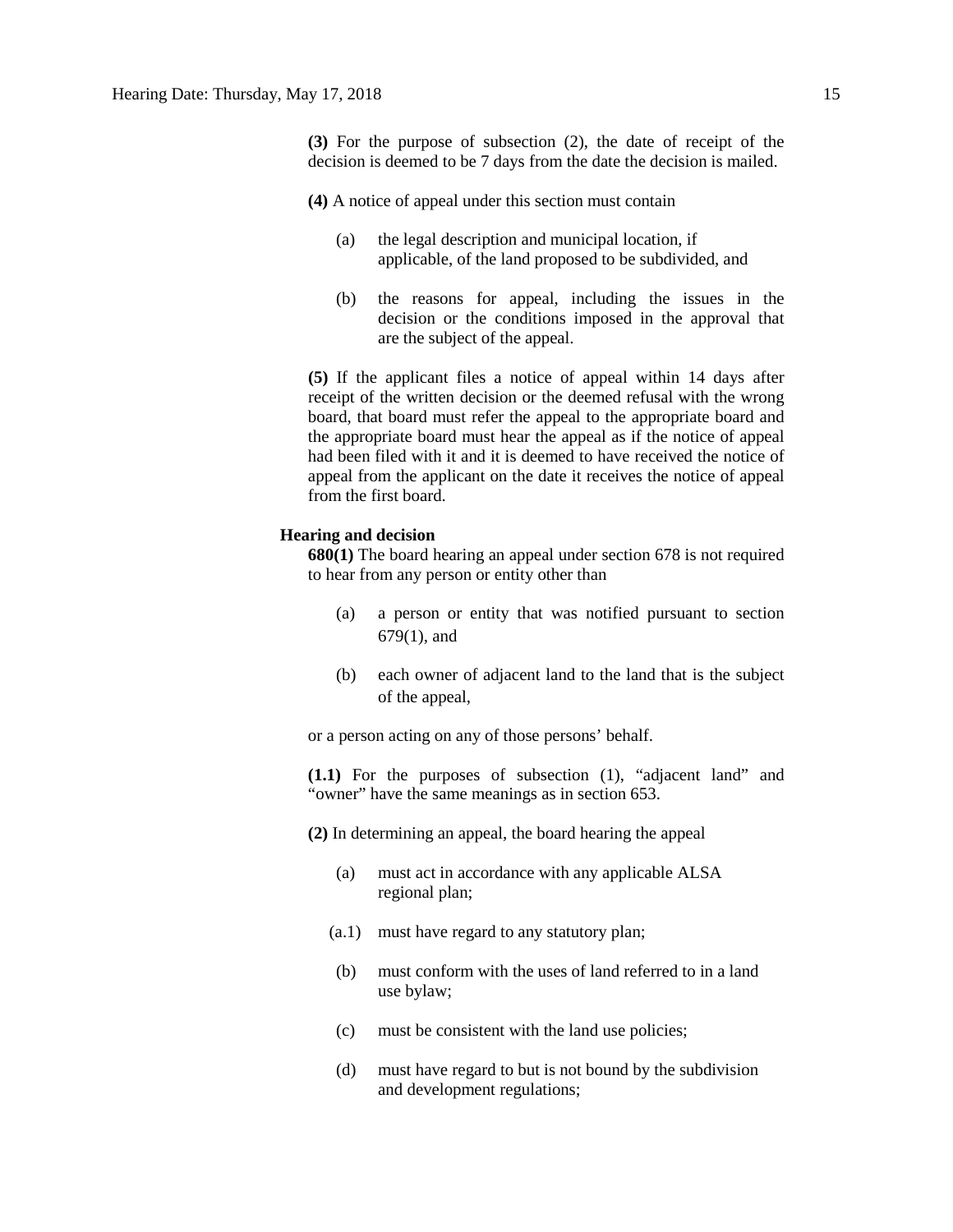- (e) may confirm, revoke or vary the approval or decision or any condition imposed by the subdivision authority or make or substitute an approval, decision or condition of its own;
- (f) may, in addition to the other powers it has, exercise the same power as a subdivision authority is permitted to exercise pursuant to this Part or the regulations or bylaws under this Part.

#### **Approval of application**

**654(1)** A subdivision authority must not approve an application for subdivision approval unless

- (a) the land that is proposed to be subdivided is, in the opinion of the subdivision authority, suitable for the purpose for which the subdivision is intended.
- (b) the proposed subdivision conforms to the provisions of any growth plan under Part 17.1, any statutory plan and, subject to subsection (2), any land use bylaw that affects the land proposed to be subdivided,
- (c) the proposed subdivision complies with this Part and Part 17.1 and the regulations under those Parts, and
- (d) all outstanding property taxes on the land proposed to be subdivided have been paid to the municipality where the land is located or arrangements satisfactory to the municipality have been made for their payment pursuant to Part 10.
- **(1.1)** A decision of a subdivision authority must state
	- (a) whether an appeal lies to a subdivision and development appeal board or to the Municipal Government Board, and
	- (b) if an application for subdivision approval is refused, the reasons for the refusal.

**(1.2)** If the subdivision authority is of the opinion that there may be a conflict or inconsistency between statutory plans, section 638 applies in respect of the conflict or inconsistency.

**(2)** A subdivision authority may approve an application for subdivision approval even though the proposed subdivision does not comply with the land use bylaw if, in its opinion,

(a) the proposed subdivision would not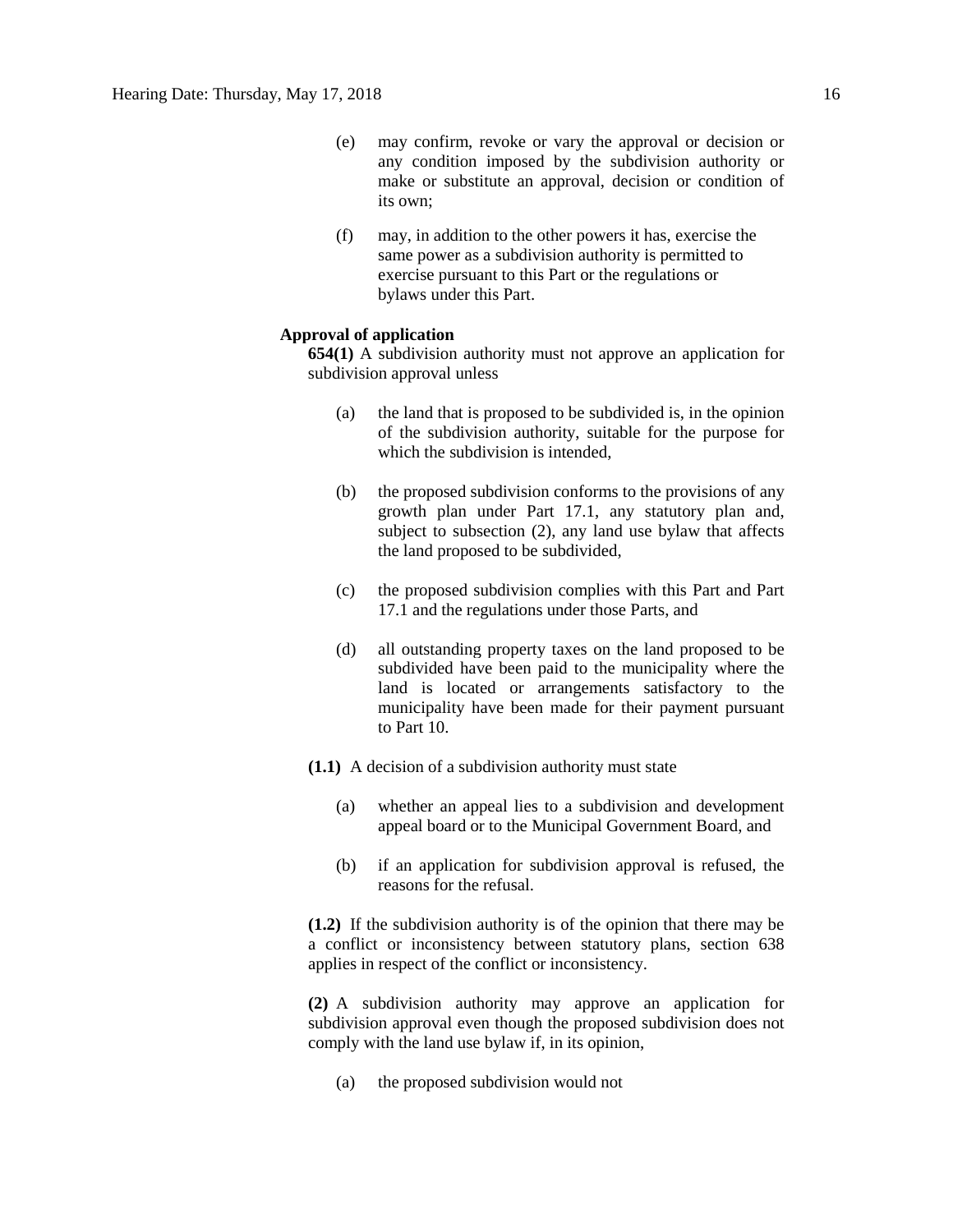- (i) unduly interfere with the amenities of the neighbourhood, or
- (ii) materially interfere with or affect the use, enjoyment or value of neighbouring parcels of land,

and

(b) the proposed subdivision conforms with the use prescribed for that land in the land use bylaw.

**(3)** A subdivision authority may approve or refuse an application for subdivision approval.

#### **Conditions of subdivision approval**

**655(1)** A subdivision authority may impose the following conditions or any other conditions permitted to be imposed by the subdivision and development regulations on a subdivision approval issued by it:

- (a) any conditions to ensure that this Part and the statutory plans and land use bylaws and the regulations under this Part, and any applicable ALSA regional plan, affecting the land proposed to be subdivided are complied with;
- (b) a condition that the applicant enter into an agreement with the municipality to do any or all of the following:

(i) to construct or pay for the construction of a road required to give access to the subdivision;

(ii) to construct or pay for the construction of

(A) a pedestrian walkway system to serve the subdivision, or (B) pedestrian walkways to connect the pedestrian walkway system serving the subdivision with a pedestrian walkway system that serves or is proposed to serve an adjacent subdivision, or both;

(iii) to install or pay for the installation of a public utility described in section  $616(v)(i)$  to  $(ix)$  that is necessary to serve the subdivision, whether or not the public utility is, or will be, located on the land that is the subject of the subdivision approval;

(iv) to construct or pay for the construction of (A) off-street or other parking facilities, and (B) loading and unloading facilities;

(v) to pay an off-site levy or redevelopment levy imposed by bylaw;

(vi) to give security to ensure that the terms of the agreement under this section are carried out.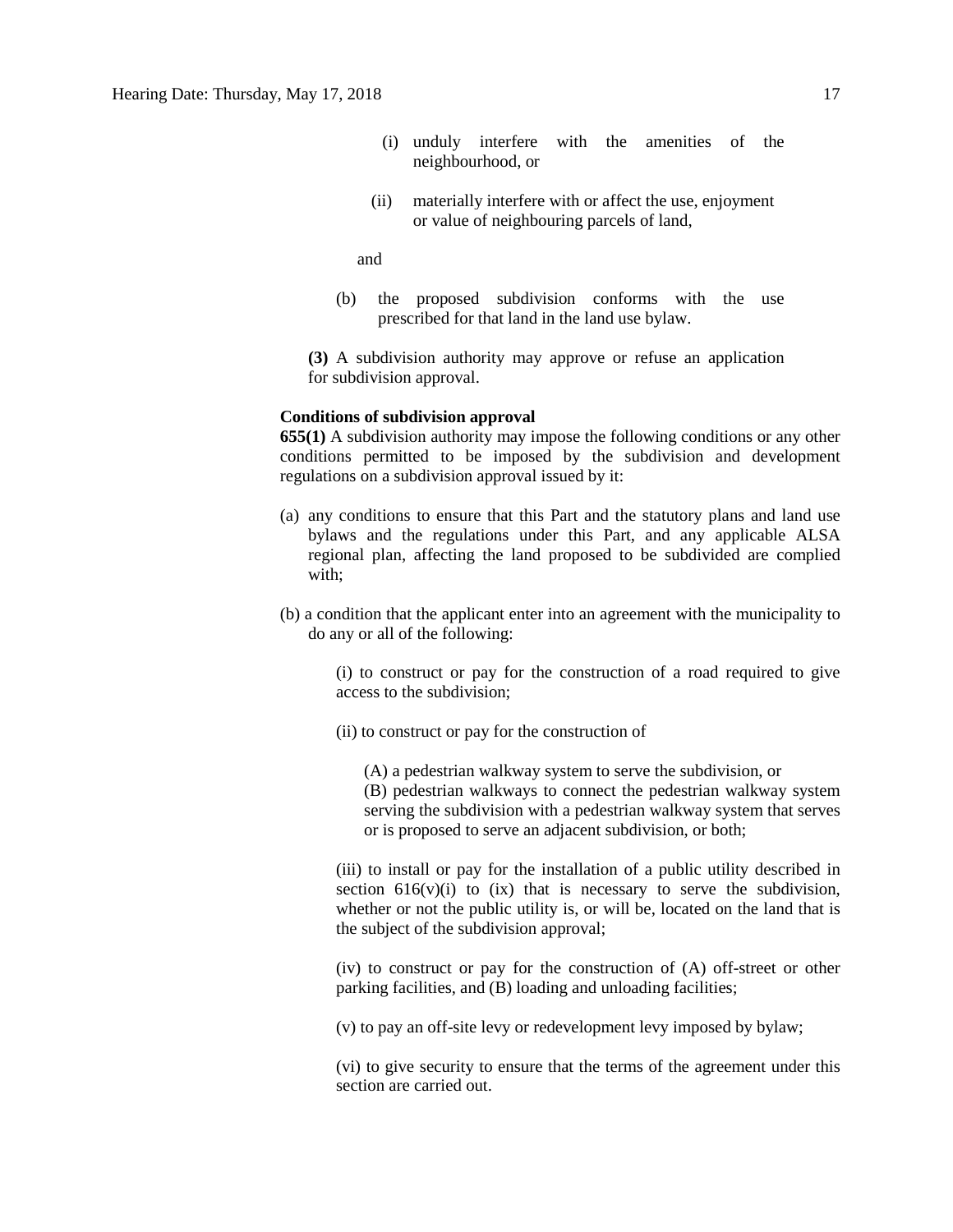(2) A municipality may register a caveat under the *Land Titles Act* in respect of an agreement under subsection (1)(b) against the certificate of title for the parcel of land that is the subject of the subdivision.

(3) If a municipality registers a caveat under subsection (2), the municipality must discharge the caveat when the agreement has been complied with.

(4) Where a condition on a subdivision approval has, prior to the coming into force of this subsection, required the applicant to install a public utility or pay an amount for a public utility referred to in subsection  $(1)(b)(iii)$ , that condition is deemed to have been validly imposed, whether or not the public utility was located on the land that was the subject of the subdivision approval.

#### **General Provisions from the** *Edmonton Zoning Bylaw:*

Section 340.1 states the **General Purpose** of **(CB2) General Business Zone** is to provide for businesses that require large Sites and a location with good visibility and accessibility along, or adjacent to, major public roadways.

## *Conditions under appeal*

The subdivision approval was subject to a number of conditions, one of which the Appellant objects to:

> 1. that the owner provide money in place of Municipal Reserve (MR), in the amount of \$376,834.00 representing 0.094 hectares pursuant to Section 666 and Section 667 of the *Municipal Government Act*.

## Notice to Applicant/Appellant

Provincial legislation requires that the Subdivision and Development Appeal Board issue its official decision in writing within fifteen days of the conclusion of the hearing.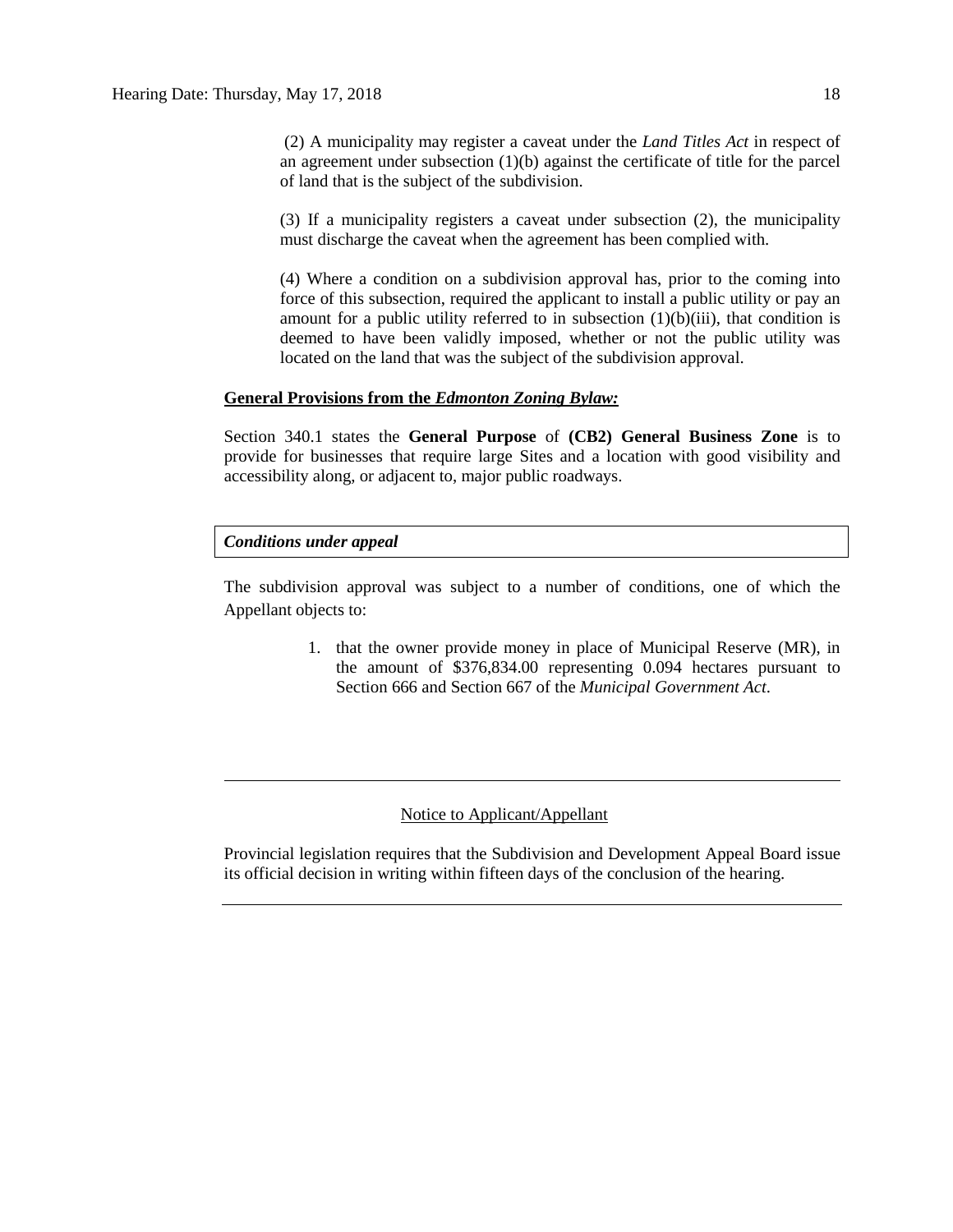

Subdivision Authority

7th Floor, Edmonton Tower 10111 - 104 Avenue NW<br>Edmonton, Alberta T5J 0J4

April 5, 2018

File No. LDA18-0067

Cushman & Wakefield Edmonton 2700 - 10088 102 Avenue NW Edmonton, AB T5J 2Z1

ATTENTION: Abdul Khurshed

RE: Tentative plan of subdivision to create two (2) commercial lots from Lot 1, Block 94, Plan 152 5501 located north of 51 Avenue NW and east of Calgary Trail; CALGARY TRAIL NORTH

The Subdivision by Plan is APPROVED on April 5, 2018, subject to the following conditions: ı

- 1. that the owner provide money in place of Municipal Reserve (MR), in the amount of \$376,834.00 representing 0.094 ha pursuant to Section 666 and Section 667 of the Municipal Government Act;
- 2. that the owner prepare the necessary plans and documentation to grant new or carry forward existing easements and restrictive covenants in favour of the City of Edmonton, EPCOR Distribution & Transmission Inc., EPCOR Water Services Inc., and EPCOR Drainage Services, as required by the aforementioned agencies or shown on the engineering drawings that are deemed to be part of the Servicing Agreement; and
- 3. that the owner pay all outstanding property taxes prior to the endorsement of the plan of survey.

Enclosure I is a map of the subdivision identifying major conditions of this approval.

MR for legal description in the amount of \$376,834.00, representing 0.094 ha, is being provided by money in place with this subdivision.

Please be advised that the approval is valid for one (1) year from the date on which the subdivision approval is given to the application. An extension beyond that time may be granted by the City of Edmonton.

Please be advised that an appeal may be lodged in accordance to Section 678 of the Municipal Government Act with the Subdivision and Development Appeal Board, 10019 - 103 Avenue NW, Edmonton Alberta, T5J 0G9, within 14 days from the date of the receipt of this decision. The date of receipt of the decision is deemed to be seven (7) days from the date the decision is mailed.

Established under City of Edmonton Bylaw 11135 pursuant to Section 623 of the Municipal Government Act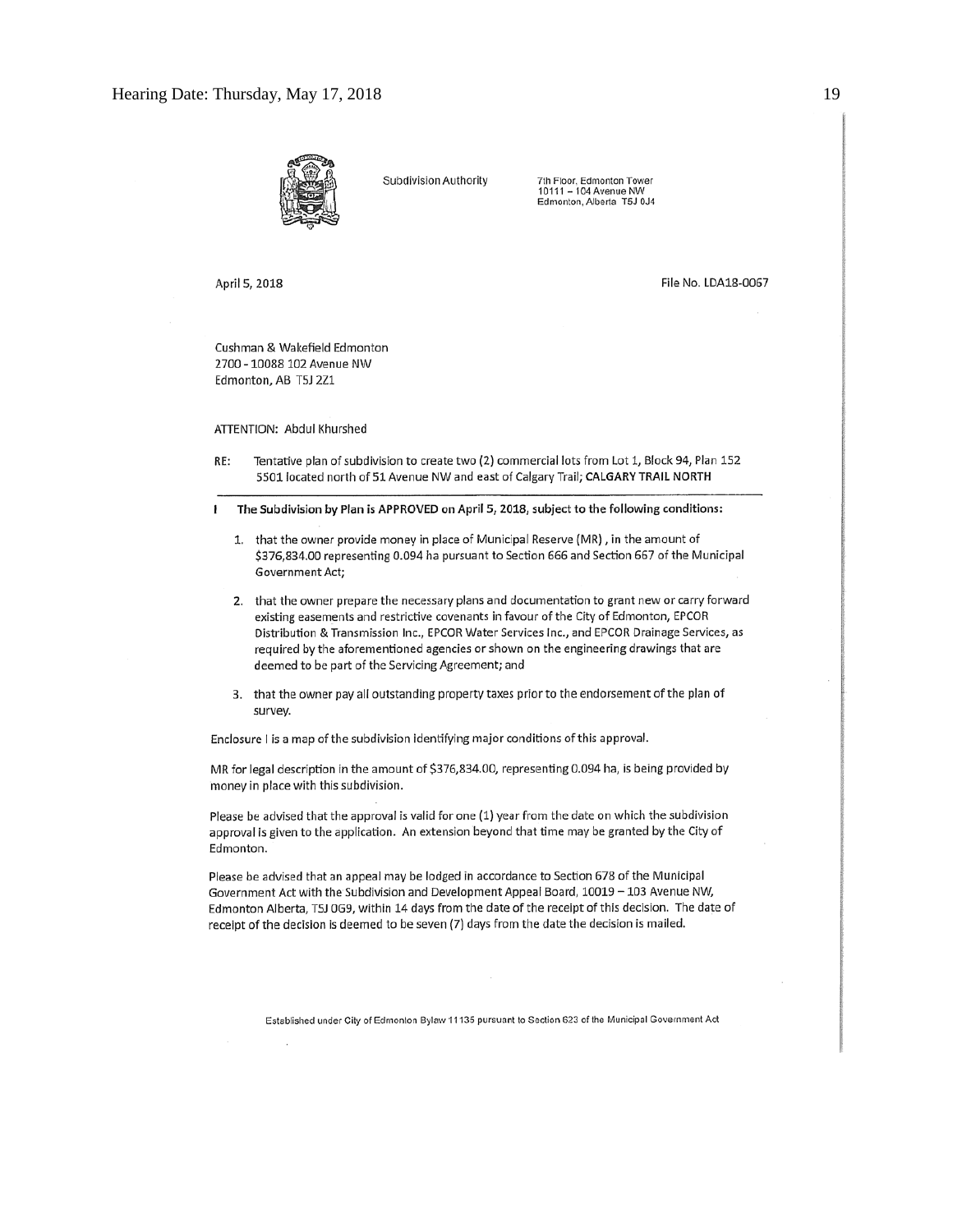If you have further questions, please contact Marco Beraldo at marco.beraldo@edmonton.ca or 780-496-6092.

Regards,

Blair McDowell Subdivision Authority

BM/mb/Posse #273258505-001

Enclosure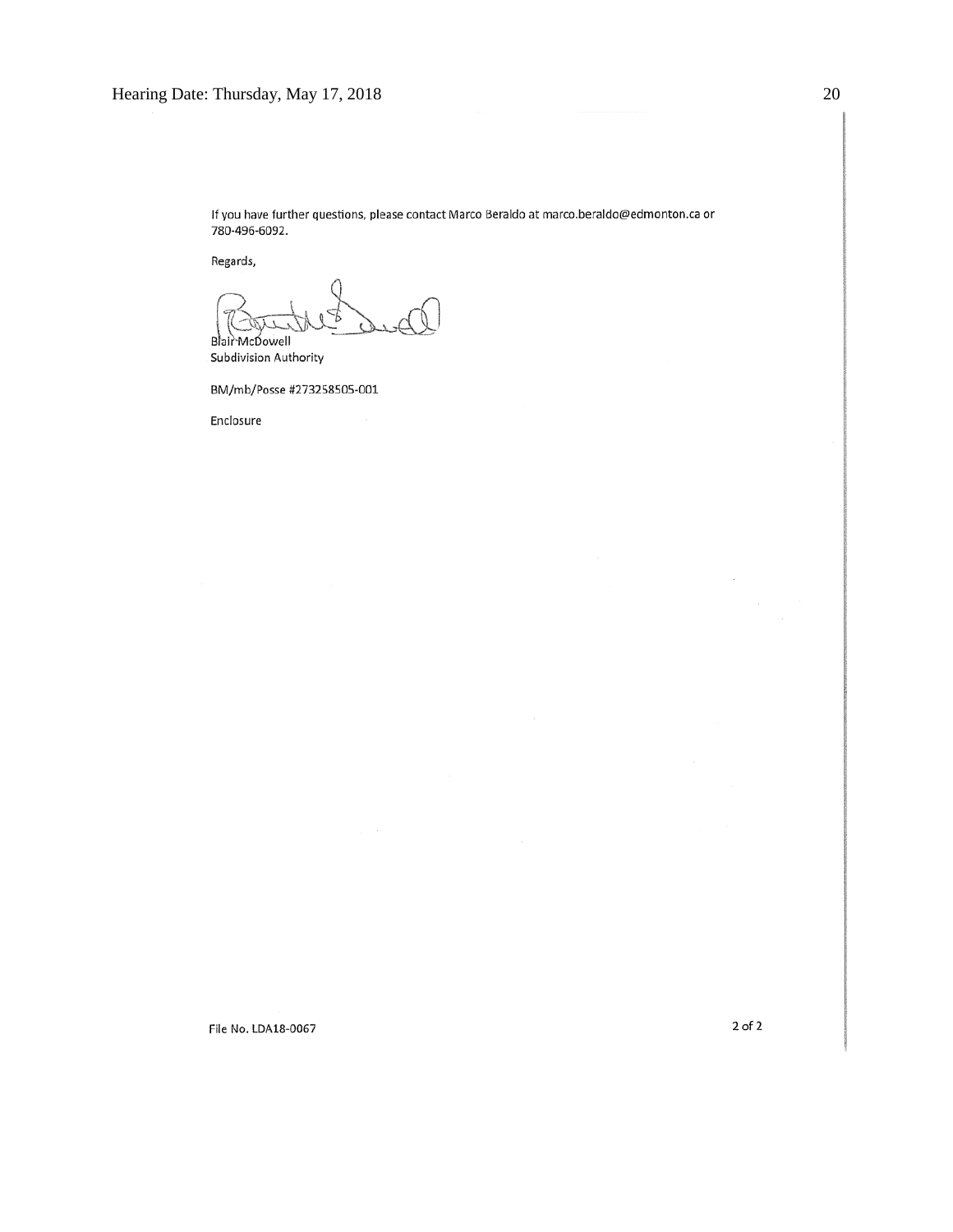